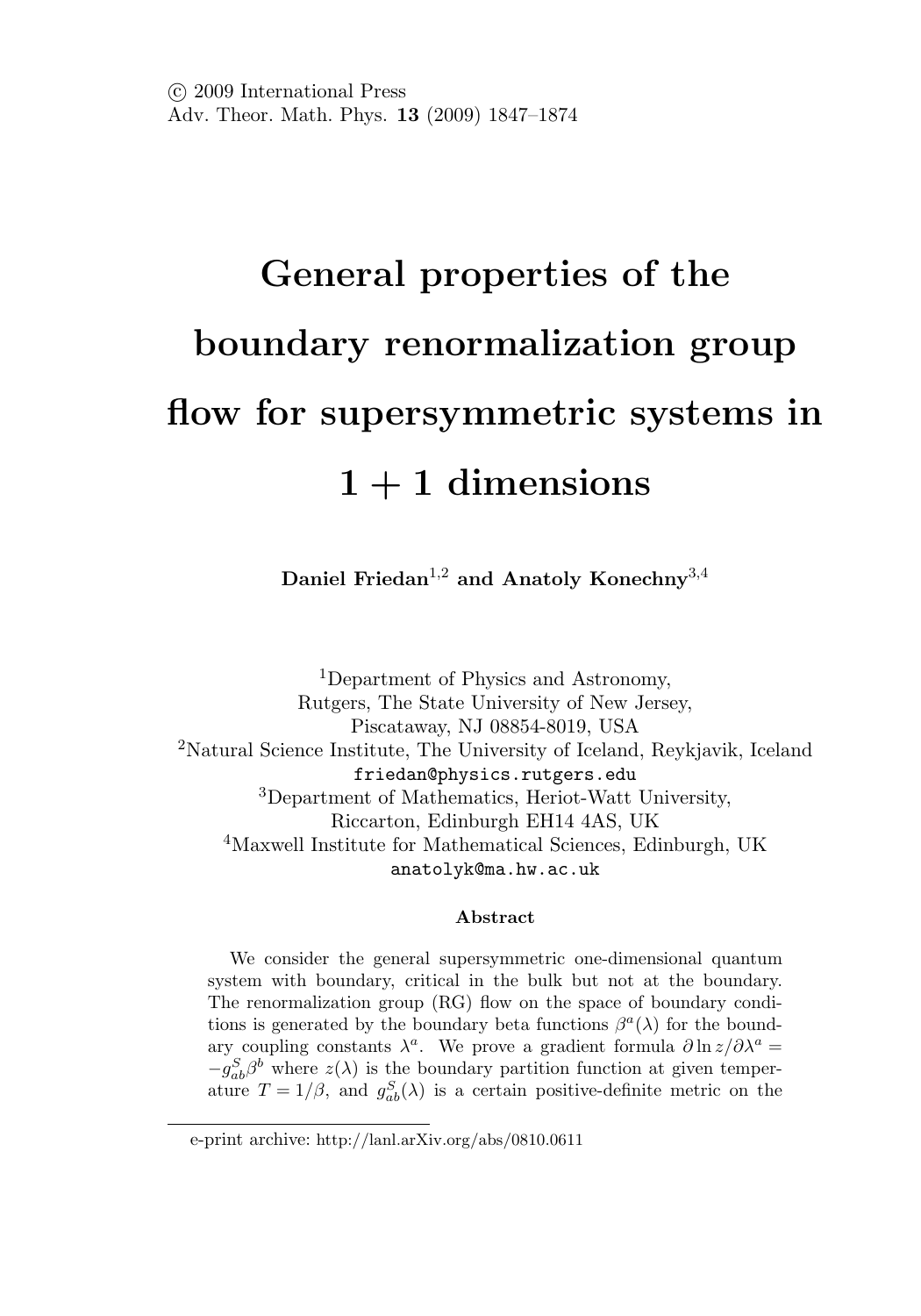space of supersymmetric boundary conditions. The proof depends on canonical ultraviolet behavior at the boundary. Any system whose short distance behavior is governed by a fixed point satisfies this requirement. The gradient formula implies that the boundary energy,  $-\partial \ln z/\partial \beta =$  $-T\beta^a\partial_a \ln z$ , is nonnegative. Equivalently, the quantity  $\ln z(\lambda)$  decreases under the RG flow.

# **1 Introduction**

In this paper we consider the renormalization group (RG) flow for supersymmetric one-dimensional quantum systems with boundary which are critical in the bulk but not critical on the boundary. First, we give a brief overview of what is known without the assumption of supersymmetry. There are many condensed matter applications for such systems, such as quantum impurities and quantum Hall edge excitations (see, e.g., [1] for a review). We expect that supersymmetric bulk-critical one-dimensional systems with boundaries — and junctions — can be realized in practice. Such supersymmetric quantum circuits might be useful for large-scale quantum computing [2].

Consider a bounded system of length L at low temperature  $T = 1/\beta$ . Let  $H_L$  be the hamiltonian<sup>1</sup> of the bounded system. The partition function is  $Z_L = \text{tr} (e^{-\beta H_L})$ . There are two boundaries, one at each end. In the limit  $L \to \infty$ , the two boundaries decouple and the partition function of the whole system factorizes into a bulk contribution and two boundary contributions:

$$
Z_L \sim e^{\pi c L/6\beta}zz'.\tag{1.1}
$$

Here c is the central charge of the conformal field theory describing the bulk critical system,  $-\pi c/6\beta^2$  is the universal free energy density of the bulk conformal field theory, and  $z$  and  $z'$  are the L-independent contributions of the boundaries. For a unitary theory the sign of  $z$  can be fixed so that  $z$  is positive. The quantity  $z$  is the boundary partition function. It is a function  $z(\lambda, \mu\beta)$  depending on the boundary coupling constants  $\lambda^a$  that parametrize the boundary condition and on the temperature  $T = 1/\beta$  (in dimensionless units of the energy scale  $\mu$ ).

<sup>&</sup>lt;sup>1</sup>We are considering 1d quantum mechanical systems so we can assume unitarity: the hamiltonian is a self-adjoint operator acting on a Hilbert space of states. By Wick rotation, our results apply equally well to 2d statistical systems that satisfy reflection positivity.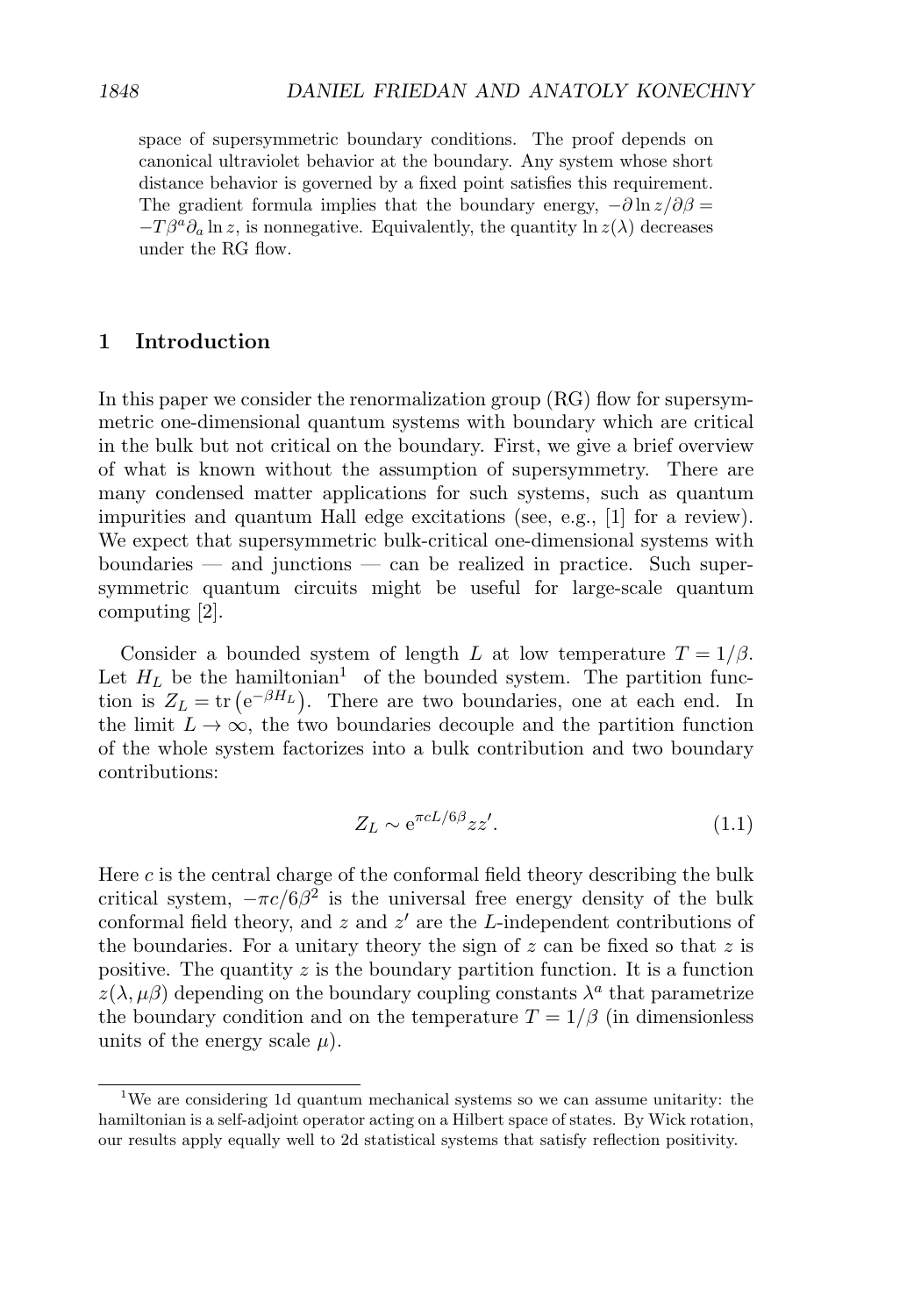#### *BOUNDARY RENORMALIZATION GROUP 1849*

The boundary partition function has no representation of the form  $z =$ tr  $(e^{-\beta h})$  so there is no reason to believe that the boundary thermodynamic functions constructed from  $z$  will satisfy the usual thermodynamic principles. Nevertheless, it can be proved [3] that the boundary entropy

$$
s = \left(1 - \beta \frac{\partial}{\partial \beta}\right) \ln z \tag{1.2}
$$

does decrease monotonically with temperature. That is, the boundary satisfies the second law of thermodynamics. We emphasize that this was not necessarily to be expected. The entropy of the whole system behaves as

$$
S_L \sim s + s' + \frac{c\pi L}{3\beta} \tag{1.3}
$$

as  $L \to \infty$ . The total entropy  $S_L$  decreases monotonically with temperature, but so does the bulk term. The subtraction of the bulk term precludes a straightforward derivation of the second law of thermodynamics for the boundary entropy s.

The RG equation is

$$
\mu \frac{\partial \ln z}{\partial \mu} = \beta^a \frac{\partial \ln z}{\partial \lambda^a},\tag{1.4}
$$

where the  $\beta^{a}(\lambda)$  are the boundary beta functions. The critical boundary conditions are described by the fixed points,  $\beta^a = 0$ . The boundary partition function at a fixed point is a number, scale invariant and therefore independent of temperature, traditionally denoted  $z = g$ . The number g was introduced as an invariant of critical boundary systems by Affleck and Ludwig [4], who called it the universal noninteger ground state degeneracy. They conjectured [4,5] that, for two critical boundary conditions connected by an RG trajectory, the value of  $g$  at the infrared fixed point is always smaller than the value at the ultraviolet fixed point. Affleck and Ludwig's conjecture follows from the second law of boundary thermodynamics, because  $s = \ln q$  at each of the fixed points, and the scale  $\mu$  can be traded for the temperature.

The second law of boundary thermodynamics is a consequence of yet a stronger statement, the boundary gradient formula proved in [3]:

$$
\frac{\partial s}{\partial \lambda^a} = -g_{ab}\beta^b,\tag{1.5}
$$

where  $g_{ab}$  is a certain positive-definite metric on the space of boundary couplings. Since  $\ln z$  and s depend on the dimensionless product  $\mu\beta$ , the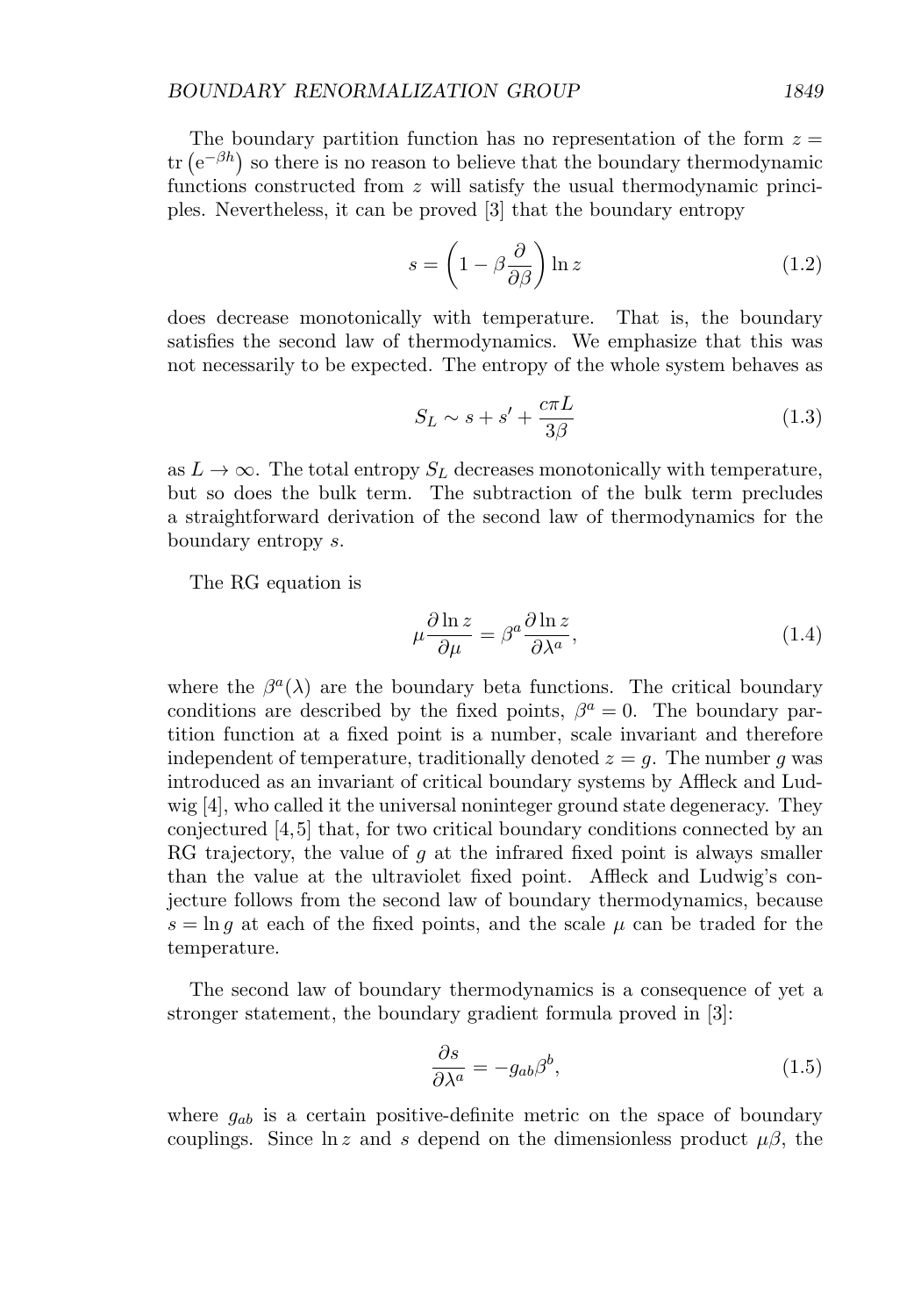RG equation for s can be written

$$
\mu \frac{\partial s}{\partial \mu} = \beta \frac{\partial s}{\partial \beta} = \beta^a \frac{\partial s}{\partial \lambda^a}.
$$
\n(1.6)

Contracting (1.5) with  $\beta^a$  gives

$$
\beta \frac{\partial s}{\partial \beta} = \beta^a \frac{\partial s}{\partial \lambda^a} = -\beta^a g_{ab} \beta^b \le 0 \tag{1.7}
$$

which says that  $s$  decreases as the temperature decreases. The boundary second law thus follows from the gradient formula.

The proof of the gradient formula given in [3] used the euclidean description of the finite-temperature quantum system. The metric in equation (1.5) is

$$
g_{ab} = \beta \int_0^\beta d\tau \, \left[1 - \cos\left(2\pi\tau/\beta\right)\right] \, \langle \phi_a(\tau)\phi_b(0) \rangle_c,\tag{1.8}
$$

where  $\langle \cdots \rangle_c$  stand for the connected thermal correlation functions. The onedimensional system with a single boundary is described by a two-dimensional euclidean field theory with spatial coordinate  $x, 0 \leq x < \infty$ , and euclidean time  $\tau$ . The boundary is at  $x = 0$ . The euclidean time  $\tau$  is periodic with period β. The euclidean space–time is the semi-infinite cylinder with coordinates  $(x, \tau)$ . The boundary coupling constants  $\lambda^a$  couple to boundary operators  $\phi_a(\tau)$ , localized at  $x=0$ , so that

$$
\frac{\partial \ln z}{\partial \lambda^a} = \int_0^\beta d\tau \, \langle \phi_a(\tau) \rangle = \beta \langle \phi_a \rangle. \tag{1.9}
$$

An alternative proof of the gradient formula (1.5) using real-time methods was presented in [6]. There, the metric  $g_{ab}$  was expressed via response functions. The proof of the gradient formula (1.5) relies on the assumption that the two-point correlation functions of the boundary operators  $\phi_a(\tau)$  with themselves and with the stress-energy tensor and  $T_{\mu\nu}(x, \tau)$  behave canonically at short distance. This assumption is valid if the ultraviolet limit is governed by a fixed point, because then the boundary operators  $\phi_a(\tau)$  must be relevant at the fixed point. It is interesting to note that no assumption of this kind is needed to prove Zamolodchikov's c-theorem [7], which establishes the monotonic decrease of the c-function under the RG flow in the space of bulk 2d field theories.

Now we specialize to supersymmetric one-dimensional systems with boundary. In supersymmetric systems the thermodynamic energy  $-\partial \ln Z$  $\partial\beta$  is always nonnegative, because the hamiltonian is of the form  $H = \hat{Q}^2$ ,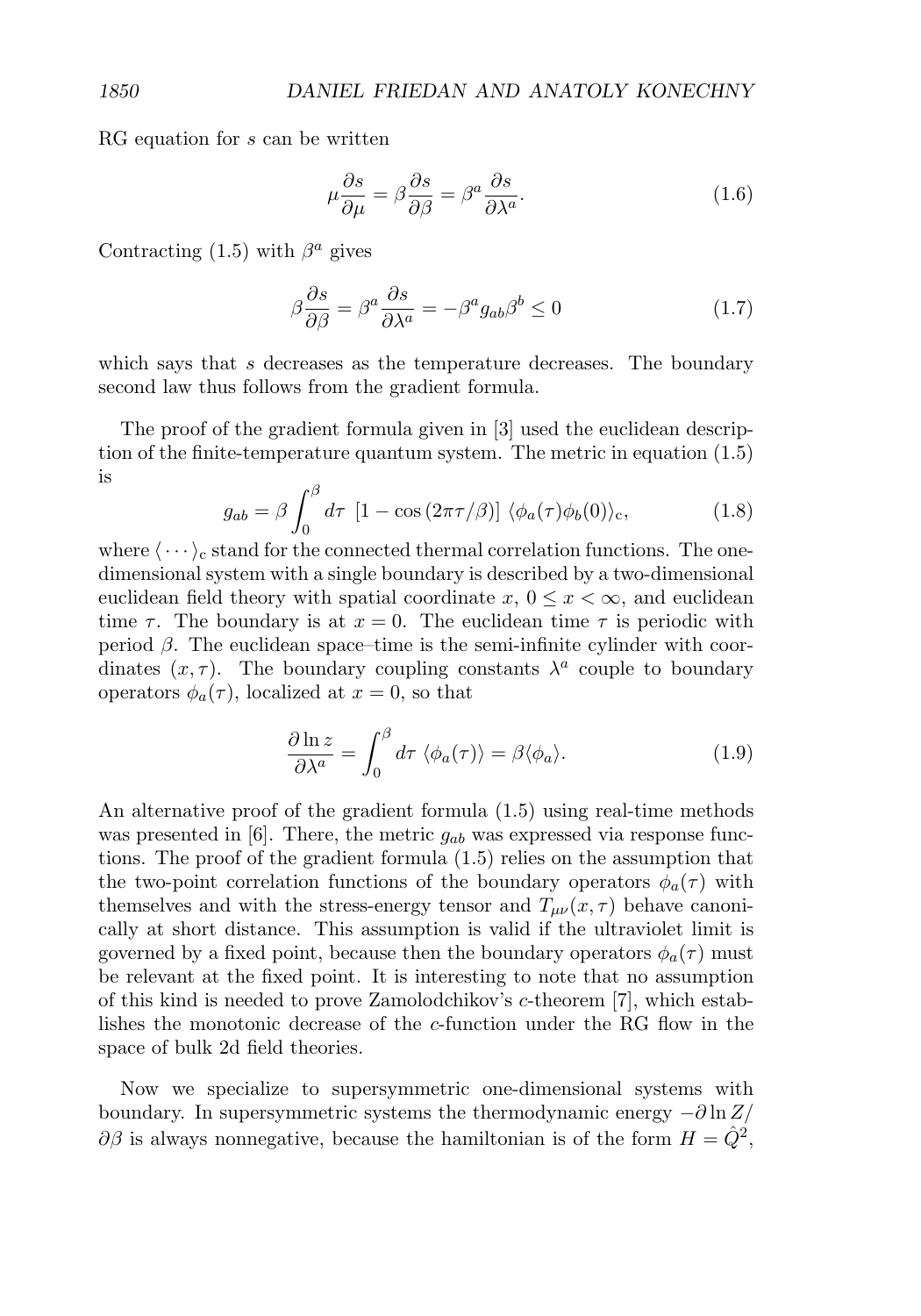where  $\hat{Q}$  is the supercharge operator. However, it is not obvious that the boundary energy in such a supersymmetric system should be nonnegative. Consider again a finite system of length L. For the whole system, certainly  $-\partial \ln Z_L/\partial \beta \geq 0$ , but

$$
-\frac{\partial \ln Z_L}{\partial \beta} = -\frac{\partial \ln z}{\partial \beta} - \frac{\partial \ln z'}{\partial \beta} + \frac{\pi cL}{6\beta^2}
$$
(1.10)

as  $L \to \infty$ . The positivity of the large bulk energy prevents us from concluding that the boundary energy is positive.

In this paper we prove the positivity of the boundary energy by deriving a new gradient formula for the supersymmetric boundary RG flow

$$
\frac{\partial \ln z}{\partial \lambda^a} = -g_{ab}^S \beta^b,\tag{1.11}
$$

where  $g_{ab}^S$  is a certain positive-definite metric on the space of supersymmetric boundary conditions (not the same metric as in the general gradient formula). Contracting with  $\beta^a$  gives

$$
-\frac{\partial \ln z}{\partial \beta} = T\beta^a g_{ab}^S \beta^b \ge 0 \tag{1.12}
$$

which proves that the boundary energy is nonnegative.

As in the case of the general gradient formula (1.5), which was to a large extent inspired by work done in string theory  $[8-12]$ , the existence of a different gradient formula for the supersymmetric boundary RG flow was anticipated in the string theory literature [13–15]. It was conjectured in [13–15] that z is a potential function for such a gradient formula.<sup>2</sup> In [15] the expression for the metric  $g_{ab}^{\rm S}$  was put forward, which we will show to be correct, but a proof of the gradient formula was still lacking. In this paper we give two different proofs of (1.11). In Section 3 we give a proof using the formalism of euclidean quantum field theory. In Section 4 we use realtime methods. The two proofs are compared in Section 5. In the euclidean

 $2$ In string theory, one wants a gradient formula for the beta function, such as  $(1.11)$ , in order to have a space–time action principle. In string theory it is z rather than  $\ln z$  that is a natural potential function (a string field theory action). The link between (1.5) and its stringy version requires special treatment of the tachyon zero mode [3]. The stringy version of the supersymmetric gradient formula (1.11) is trivially obtained by multiplying both sides by z.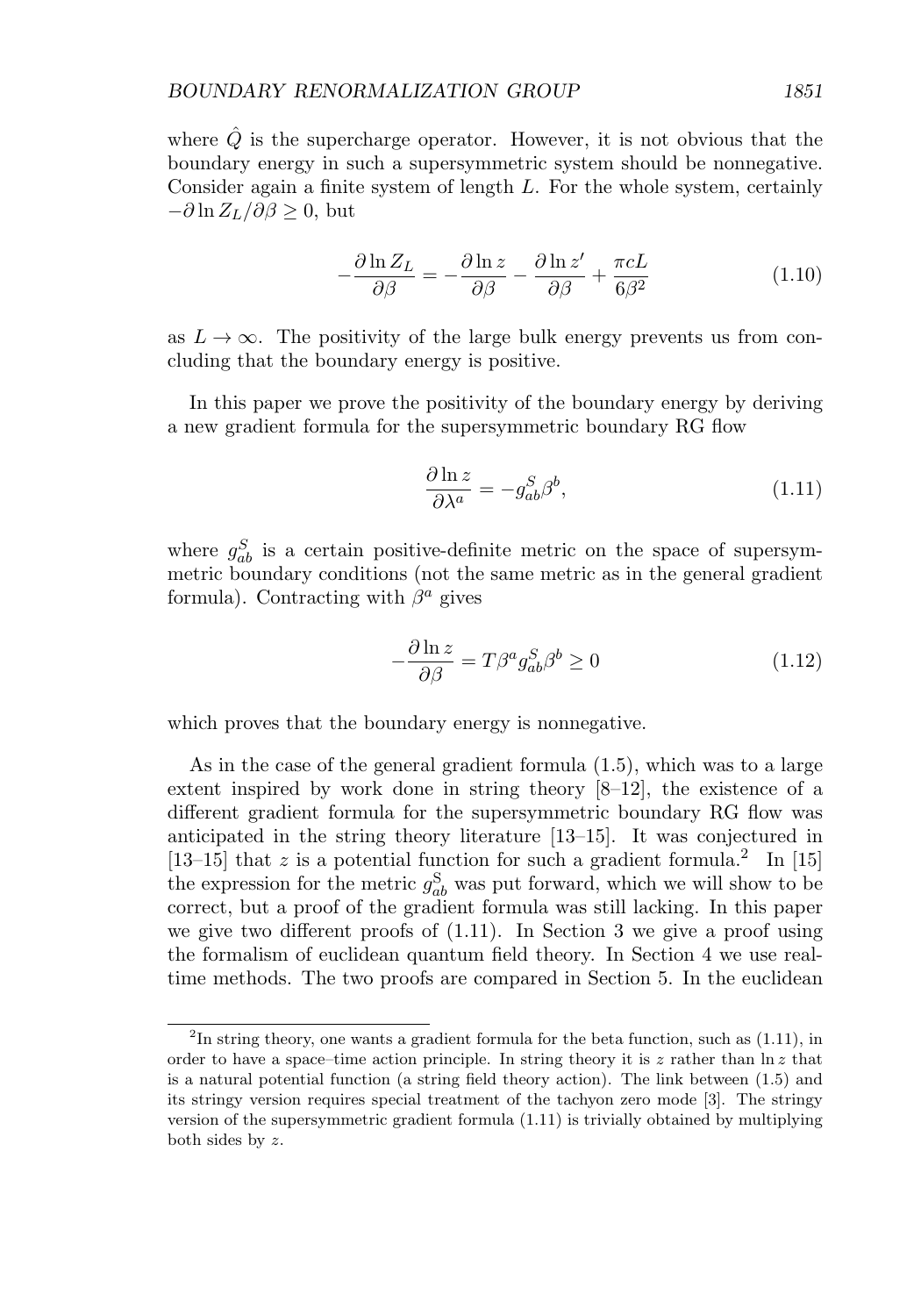approach the metric is written

$$
g_{ab}^S = 2\pi \int_0^\beta d\tau \, \sin\left(\pi \tau/\beta\right) \langle \hat{\phi}_a(\tau) \hat{\phi}_b(0) \rangle, \tag{1.13}
$$

where the  $\hat{\phi}_a(\tau)$  are the fermionic superpartners<sup>3</sup> of the bosonic boundary operators  $\phi_a(\tau)$ . In the real-time approach, the same metric is written in terms of real-time response functions of the  $\hat{\phi}_a(t)$ ,<sup>4</sup>

$$
g_{ab}^S = \pi \int_{-\infty}^{\infty} dt \ e^{-\pi|t|/\beta} \langle \{\hat{\phi}_b(t), \hat{\phi}_a(0)\} \rangle.
$$
 (1.14)

Like the general gradient formula, formula  $(1.11)$  is proved under the condition of canonical short distance behavior at the boundary, now for the correlation functions  $\langle \hat{\phi}_a(\tau) \hat{\phi}_b(\tau') \rangle$ ,  $\langle \hat{\phi}_a(\tau) \hat{\theta}(\tau') \rangle$ , and  $\langle G_{\mu r}(\tau, x) \hat{\phi}_b(\tau') \rangle$  where  $G_{\mu r}$  is the bulk supersymmetry current and  $\hat{\theta}$  is its boundary part. Again, the condition is satisfied if the extreme UV limit is described by a fixed point (which would necessarily be supersymmetric). Then the UV scaling dimension of  $\phi_a$  is at most 1/2 and the bulk supercurrent  $G_{\mu\nu}$  has canonical scaling dimension 3/2. At present, we see only technical reasons for the gradient formulas to depend on canonical UV behavior at the boundary.

The metric  $g_{ab}^S(\lambda)$ , like the bosonic metric  $g_{ab}(\lambda)$ , is covariant under change of coordinates  $\lambda^a$  in the space of boundary conditions. This follows from formulas  $(1.8)$  and  $(1.13)$  where the metrics are defined by expressions that are insensitive to possible contact terms in the two-point functions.

However both metrics may fail to be invariant under the RG flow. RG invariance is the condition that change of scale is equivalent to flow under the RG,

$$
\mu \frac{\partial g_{ab}}{\partial \mu} = (\mathcal{L}_{\beta} g)_{ab} = \beta^c \frac{\partial g_{ab}}{\partial \lambda^c} + \frac{\partial \beta^c}{\partial \lambda^a} g_{cb} + g_{ac} \frac{\partial \beta^c}{\partial \lambda^b}.
$$
(1.15)

RG invariance means that the metric, although it is defined at a certain temperature (scale), in fact does not depend on the arbitrary choice of scale. The metric depends only on the running coupling constants at the temperature at

<sup>&</sup>lt;sup>3</sup>The one-point functions  $\langle \phi_a(\tau) \rangle$  which appear on the left-hand side of the gradient formula can be non-vanishing because the global supersymmetry is spontaneously broken at non-zero temperature.

<sup>&</sup>lt;sup>4</sup>We abuse notation in writing  $\phi_b(\tau)$  when we are discussing physics in euclidean time, and  $\phi_b(t)$  when discussing real-time physics. To be consistent, we should write either  $\hat{\phi}_b(\tau)$  and  $\hat{\phi}_b(it)$  or  $\hat{\phi}_b(-it)$  and  $\hat{\phi}_b(t)$ . We are perhaps also abusing terminology when we refer to response functions of fermionic operators.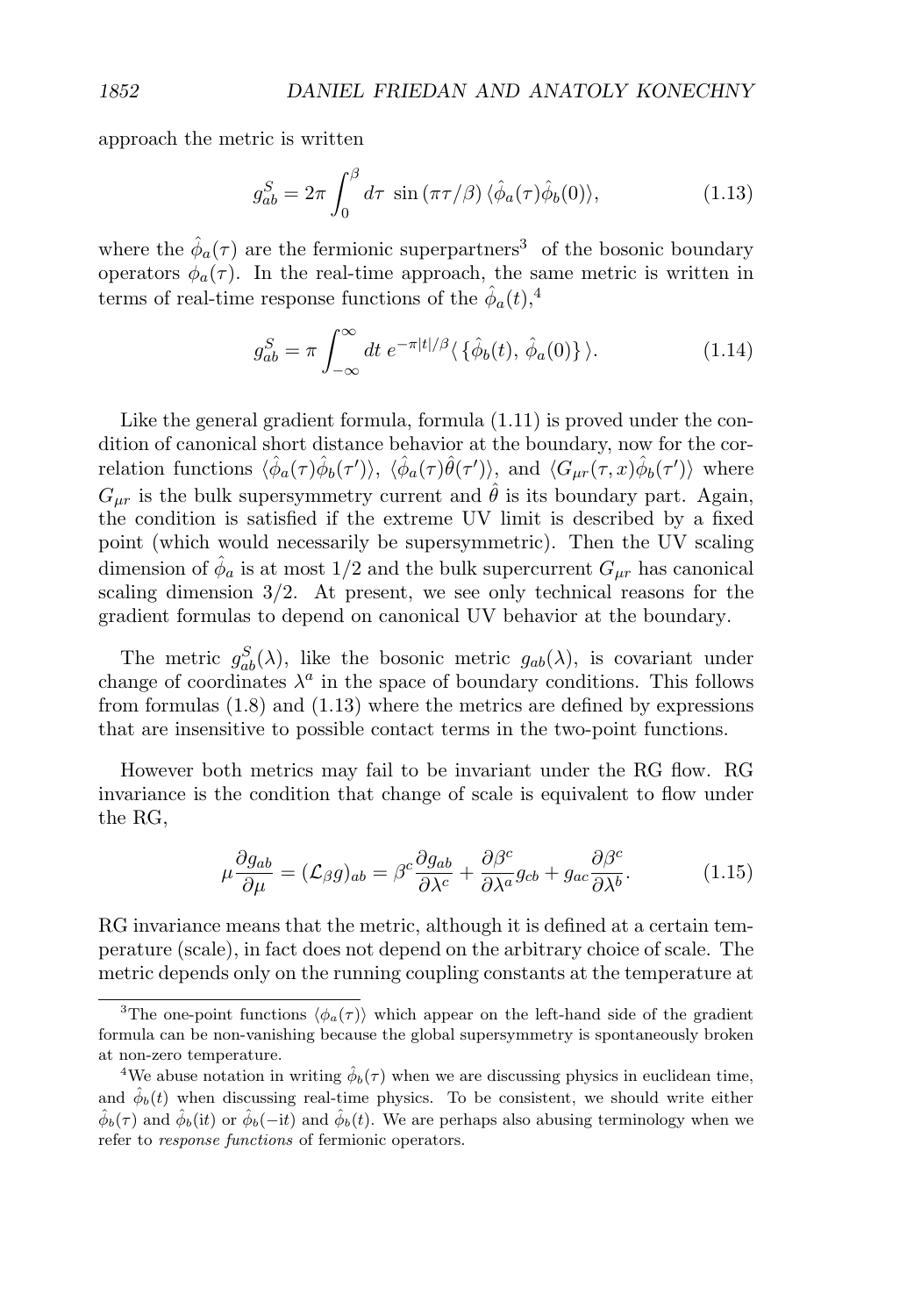which it is measured. Without RG invariance, the metric depends on more than the running coupling constants at the physical temperature. There are many different gradient formulas, one for each temperature, all satisfied. We suppose that this unsatisfactory situation might be alleviated by introduction of some auxiliary couplings.

The problem with RG invariance of the metric is that the local fields need only transform covariantly under the RG flow up to total derivative operators,

$$
\mu \frac{\partial \phi_a(\tau)}{\partial \mu} = \frac{\partial \beta^b}{\partial \lambda^a} \phi_b(\tau) + \partial_\tau \chi_a(\tau). \tag{1.16}
$$

Such admixtures do not affect such quantities as  $\partial s/\partial \lambda^a$  and  $\partial \ln z/\partial \lambda^a$  but do affect local correlators such as are used in the definition of the metric (1.8). The transformation law (1.16) is consistent with our UV assumptions as long as the UV scaling dimension of the field  $\chi_a$  is zero. Such fields can exist if the UV fixed point theory has multiple — degenerate — ground states. This is in the ultraviolet limit, not in the infrared, so there is no physical pathology. Note that the left-hand side of the gradient formula is RG invariant, so the right-hand side,  $g_{ab}\beta^b$ , must also be RG invariant. This puts constraints on the correlators of the  $\chi_a(\tau)$ . For supersymmetric theories, the scale transformation of the metric  $g_{ab}^{\rm S}$  is affected by analogous admixtures in the RG transformation law for the fermionic boundary fields,

$$
\mu \frac{\partial \hat{\phi}_a(\tau)}{\partial \mu} = \frac{\partial \beta^b}{\partial \lambda^a} \hat{\phi}_b(\tau) + \{\hat{Q}, \chi_a(\tau)\}.
$$
 (1.17)

It would be desirable both to find explicit examples where the metric is not RG invariant and also to get a deeper general understanding of such situations.

In an isolated supersymmetric system, the ground state energy  $E_0$  is zero if and only if the supersymmetry is unbroken in the ground state. The low-temperature limit of the partition function is therefore a definitive diagnostic of spontaneous supersymmetry breaking in the ground state. When the supersymmetry is broken, then  $\ln Z$  decreases as  $-\beta E_0$ , with no lower bound. When the supersymmetry is unbroken, the partition function Z decreases to a lower bound, the ground state degeneracy, so  $\ln Z \geq 0$ . In supersymmetric boundary systems, the low-temperature limit of  $\ln z$  is more problematic. The gradient formula we prove here, equation (1.11), implies that the boundary thermodynamic energy is nonnegative,

$$
e(\beta) = -\frac{\partial \ln z}{\partial \beta} \ge 0.
$$
 (1.18)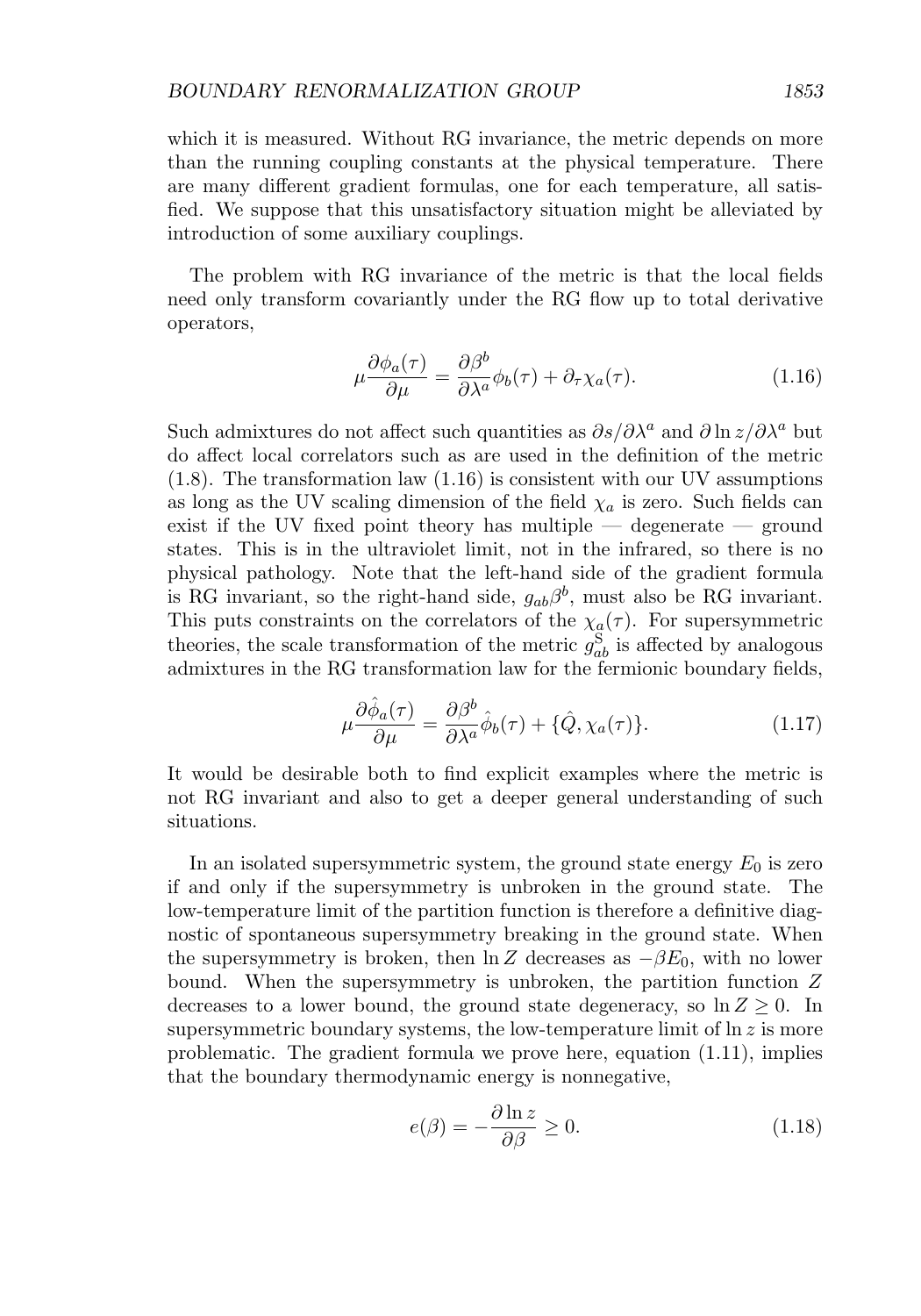The general gradient formula implies the second law for the boundary,

$$
\frac{\partial e}{\partial \beta} = -\frac{\partial^2 \ln z}{\partial \beta^2} = \frac{1}{\beta} \frac{\partial s}{\partial \beta} \le 0.
$$
 (1.19)

So the boundary energy is nonnegative and decreases monotonically as  $\beta \rightarrow$ ∞. Therefore it must have a nonnegative limit

$$
\lim_{\beta \to \infty} e(\beta) = e_0 \ge 0. \tag{1.20}
$$

The bulk superconformal invariance implies that there is no bulk ground state energy, so all the ground state energy must be localized in the boundary. The total ground state energy is  $e_0$ . Therefore the supersymmetry is spontaneously broken if and only if  $e_0 > 0$ . Certainly, if  $e_0 > 0$  then  $\ln z$ goes as  $-\beta e_0$  for large  $\beta$ . When the supersymmetry is unbroken,  $e_0 = 0$ , we can ask if  $\ln z \geq 0$  as  $\beta \to \infty$ , as for an isolated supersymmetric system. The elementary proof does not work, as before, because in the finite system

$$
\ln Z_L \sim \ln z + \ln z' + \frac{\pi cL}{6\beta} \tag{1.21}
$$

so  $\ln z$  is the difference of two positive numbers.<sup>5</sup> In fact, an example of supersymmetric critical boundary with  $\ln z < 0$  has been given in [16] (the boundary condition labeled '0' there).

We cannot even say whether or not  $\ln z$  is bounded below as  $\beta \to \infty$ , in general. There seems to be a parallel with the question of a lower bound on the boundary entropy s in the general, non-supersymmetric case. Unlike ordinary entropy, s can be negative. There are many examples. We cannot prove a universal lower bound on s, or a lower bound for a given bulk conformal field theory. We cannot even prove that  $s$  is bounded below as a function of  $\beta$  for a given boundary system. Some partial results were found in [6]. It does not seem that supersymmetry helps to get any stronger results on a lower bound for s. The methods of [6] can be easily generalized to study the rate of change of the boundary free energy at low temperature in the supersymmetric case, but again we find nothing conclusive. New methods are needed to put a definite lower bound either on s or on ln z. The second law of boundary thermodynamics, which holds in general, and the positivity of the boundary energy for supersymmetric systems both suggest that boundaries of systems critical in the bulk behave in some respects like isolated thermodynamic systems. The absence of lower bounds on s and ln z would weaken this analogy. The absence of lower bounds also prevents

<sup>&</sup>lt;sup>5</sup>Note that the limits  $L \to \infty$  and  $\beta \to \infty$  do not commute.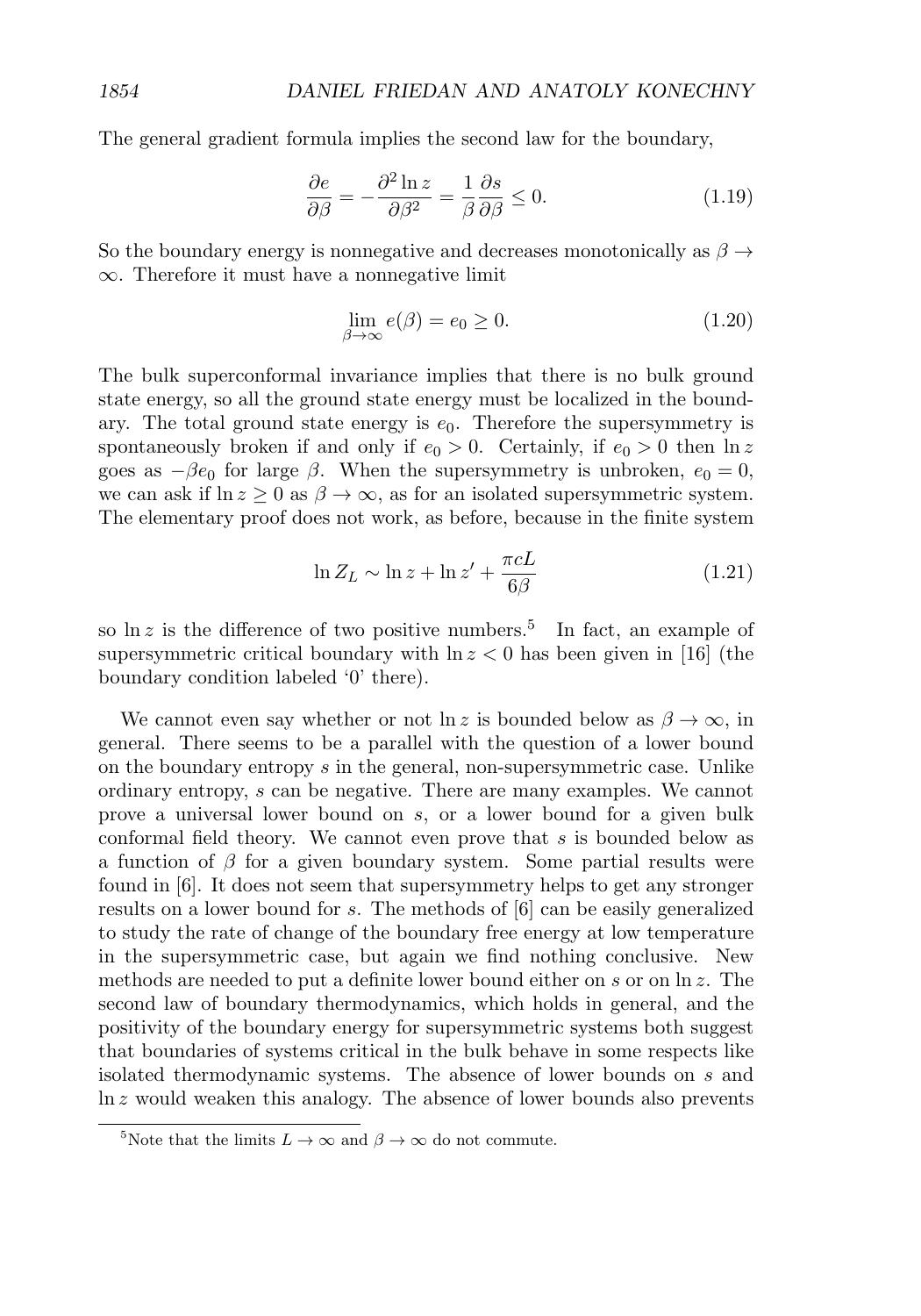the gradient formula from definitively controlling the infrared limits of the boundary RG.

Finally, it would be desirable to have some physical insight into the crucial roles of bulk conformal invariance and canonical UV boundary behavior in the picture of boundary physics that is provided by the two gradient formulas.

# **2 Supersymmetry in the presence of a boundary in 2d and 1+1d**

A near critical one-dimensional quantum system with boundary, at temperature  $T = 1/\beta$ , can be described by a two-dimensional Euclidean quantum field theory on a semi-infinite cylinder with coordinates  $(x, \tau)$ , as defined in the introduction. Space is the half-line  $0 \leq x < \infty$ . Correlation functions of bosonic fields are periodic in euclidean time  $\tau$ , with period  $\beta$ , while correlation functions of fermionic fields are anti-periodic. The Wick rotation to real time is given by  $\tau = it.^6$  It is convenient to introduce a complex coordinate  $w = x + i\tau = x - t$ , and its complex conjugate  $\bar{w} = x - i\tau = x + t$ . We set the RG scale  $\mu$  to 1, since variation of the RG scale is equivalent to variation of  $\beta$ .

#### **2.1 Spinor conventions**

A Dirac spinor  $\hat{\epsilon}$  in two dimensions has two complex components

$$
\hat{\epsilon} = \begin{pmatrix} \hat{\epsilon}_+ \\ \hat{\epsilon}_- \end{pmatrix},\tag{2.1}
$$

where  $\hat{\epsilon}_+$  and  $\hat{\epsilon}_-$  are the positive and negative chirality components. The euclidean reality condition is  $(\hat{\epsilon}_+)^* = \hat{\epsilon}_-$ . We use  $\mu, \nu, \dots$  for vector indices and  $r, s, \ldots$  for spinor indices. Spinor indices are raised and lowered according to the rule  $\hat{\epsilon}^+ = 2\hat{\epsilon}_-, \hat{\epsilon}^- = 2\hat{\epsilon}_+.$  Our Dirac matrices  $\gamma^{\mu}$  are

$$
\gamma^{w} = \gamma^{x} - \gamma^{t} = \begin{pmatrix} 0 & 2i \\ 0 & 0 \end{pmatrix}, \quad (\gamma^{w})_{+}^{-} = 2i, \quad \gamma_{++}^{w} = i, \quad (2.2)
$$

$$
\gamma^{\bar{w}} = \gamma^x + \gamma^t = \begin{pmatrix} 0 & 0 \\ -2i & 0 \end{pmatrix}, \quad (\gamma^{\bar{w}})^+ = -2i, \quad \gamma^{\bar{w}}_{--} = -i. \tag{2.3}
$$

<sup>&</sup>lt;sup>6</sup>Again, we will abuse notation by writing fields and operators as functions of  $\tau$  working in euclidean time, and as functions of  $t$  when working in real time.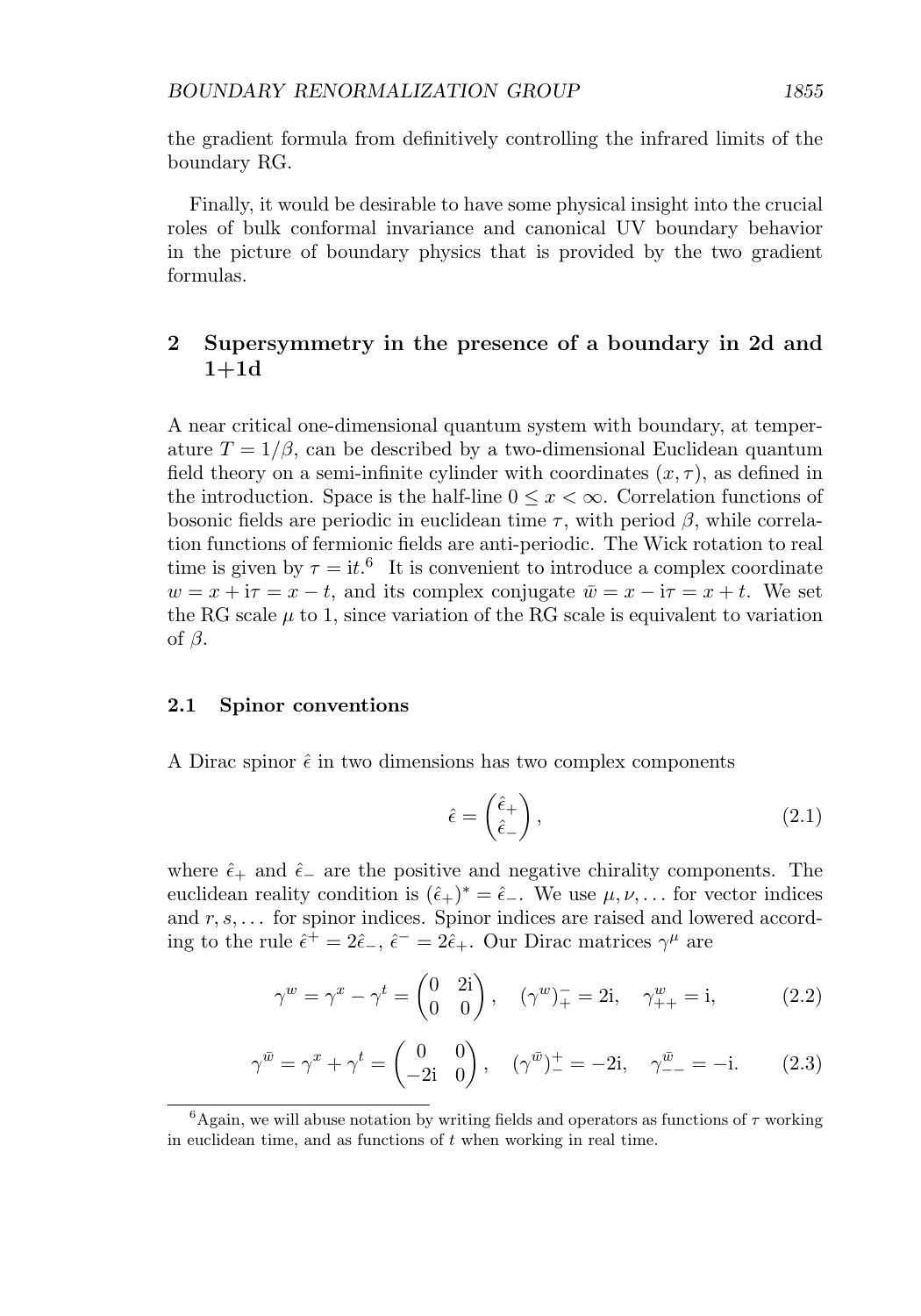### **2.2 Supersymmetry transformations**

We now assume that the system at hand is endowed with an action of local supersymmetry transformations  $\delta_{\hat{\epsilon}}$  labeled by fermionic real spinor fields  $\hat{\epsilon}^r(x,\tau)$ , antiperiodic in  $\tau$ . These are the superpartners of the ordinary deformations of space–time. The transformations satisfy the algebra

$$
[\delta_{\hat{\epsilon}_1}, \delta_{\hat{\epsilon}_2}] = 2\hat{\epsilon}_1^r \hat{\epsilon}_2^s \gamma_{rs}^\mu \partial_\mu.
$$
\n(2.4)

The vector fields on the right-hand side of (2.4) must preserve the boundary, which requires a condition  $\hat{\epsilon}^+ = \pm \hat{\epsilon}^-$  on the boundary. The choice of sign is conventional. We adopt

$$
\hat{\epsilon}^+(0,\tau) = \hat{\epsilon}^-(0,\tau) \equiv \hat{\epsilon}(\tau). \tag{2.5}
$$

The supersymmetry transformations are generated by a local fermionic current  $G_{\mu r}$  whose Ward identities are

$$
\langle \delta_{\hat{\epsilon}} \mathcal{O} \rangle = \iint dx d\tau \, \partial^{\mu} \hat{\epsilon}^{r} \langle G_{\mu r}(x,\tau) \mathcal{O} \rangle_{c}, \tag{2.6}
$$

where  $\mathcal O$  stands for an arbitrary insertion of local operators and the spinor field  $\hat{\epsilon}^r(x,\tau)$  vanishes at large x. The operator  $G_{\mu r}(x,\tau)$  in the above expression is understood as a distribution on the half-cylinder that can have singularities on the boundary and at the points of insertion of other local operators. Choosing  $\hat{\epsilon}^r$  to vanish near the insertions we obtain the conservation equation

$$
\partial^{\mu}G_{\mu r}(x,\tau) = 0,\tag{2.7}
$$

where the derivative is taken in the distributional sense.

The Ward identity (2.6) implies that the system with boundary is invariant under a single global supersymmetry transformation  $\mathcal{O} \to \mathcal{O} + \hat{\epsilon} \delta \mathcal{O}$  that is generated by a conserved fermionic supercharge

$$
\hat{\epsilon}\delta\mathcal{O} = [\hat{\iota}\hat{\epsilon}\hat{Q}, \mathcal{O}],\tag{2.8}
$$

where

$$
\hat{Q} = \int dx \ \hat{\rho}(x, t), \tag{2.9}
$$

$$
\partial_t \hat{\rho}(x, t) + \partial_x \hat{j}(x, t) = 0,\tag{2.10}
$$

$$
\hat{\rho}(x,t) = G_{t+}(x,t) + G_{t+}(x,t),\tag{2.11}
$$

$$
\hat{j}(x,t) = -G_{x+}(x,t) - G_{x+}(x,t). \tag{2.12}
$$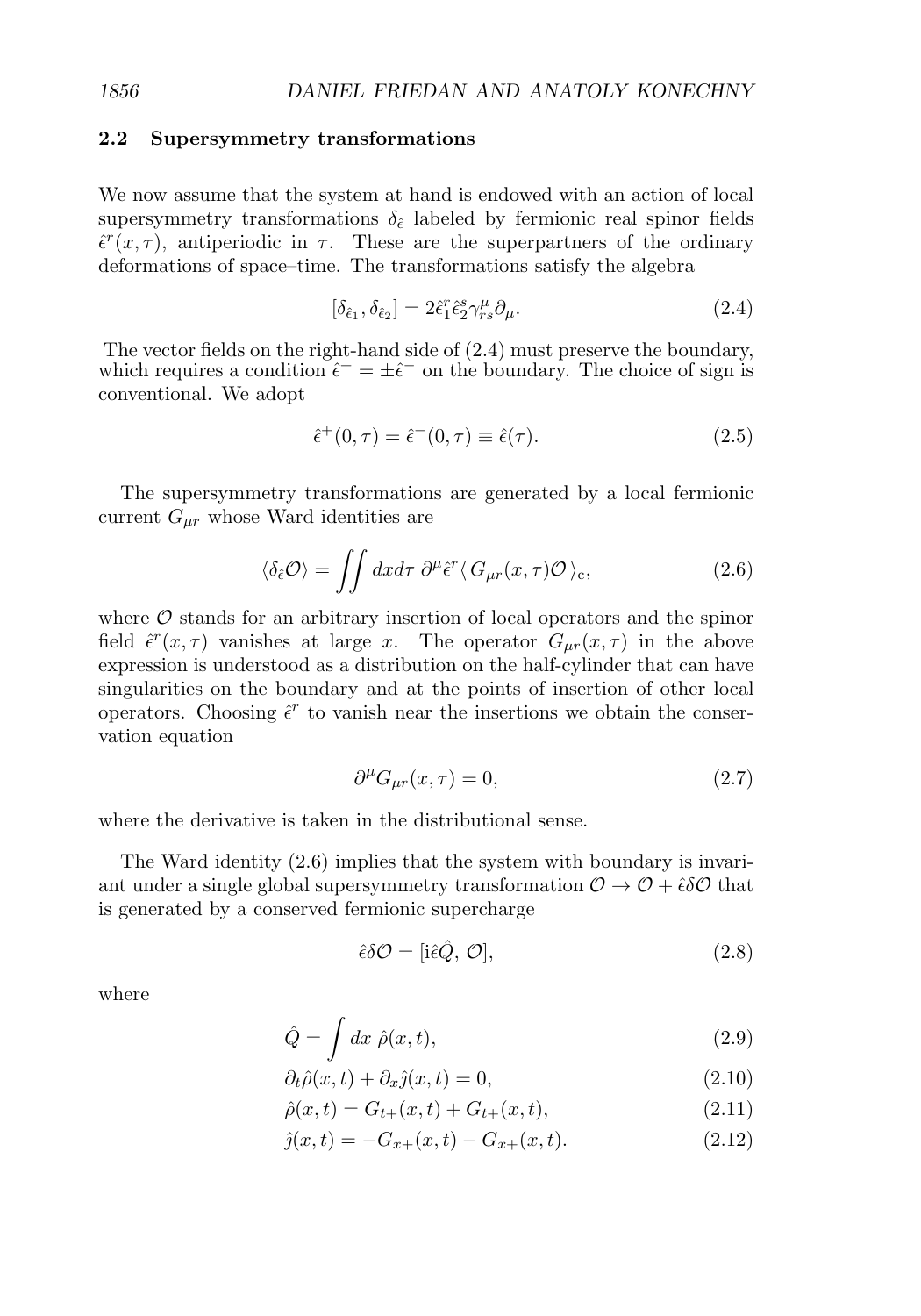The supercharge density  $\hat{\rho}(x,t)$ , the supercurrent  $\hat{j}(x,t)$ , and the supercharge  $Q$  are all self-adjoint operators. To derive explicitly the conservation of  $\hat{Q}$  and the global supersymmetry transformation it generates, substitute in the Ward identity a general spinor field  $\hat{\epsilon}^r(x, \tau)$  that is constant in x and obeys the boundary condition (2.5). This yields, in particular, the result

$$
\langle \dot{i}\hat{Q}(\tau)\,\hat{\phi}_a(0)\,\rangle = \frac{1}{2}\text{sign}(\tau)\,\delta\hat{\phi}_a(0) = \frac{1}{2}\text{sign}(\tau)\,\{\dot{i}\hat{Q},\,\hat{\phi}_a(0)\}\tag{2.13}
$$

for  $\phi_a(\tau)$  a fermionic operator localized on the boundary. The right-hand side is the unique solution of the Ward identity anti-periodic in  $-\beta/2 \leq \tau \leq$  $\beta/2$ .

The bosonic stress-energy tensor satisfies the Ward identity

$$
\langle v^{\mu} \partial_{\mu} \mathcal{O} \rangle = \iint dx d\tau \, \partial^{\mu} v^{\nu} \langle T_{\mu\nu}(x,\tau) \mathcal{O} \rangle_{\text{c}} \tag{2.14}
$$

from which we get

$$
\partial_t \mathcal{O} = [\mathrm{i}H, \, \mathcal{O}] \tag{2.15}
$$

with hamiltonian

$$
H = \int dx \; T_{tt}(x, t). \tag{2.16}
$$

Consistency of the supersymmetry algebra (2.4) and the two Ward identities requires  $G_{\mu r}$  and  $T_{\mu\nu}$  to be superpartners:

$$
\delta_{\hat{\epsilon}} G_{\mu r}(x,\tau) = -2\hat{\epsilon}^s \gamma_{rs}^{\nu} T_{\mu\nu}(x,\tau). \tag{2.17}
$$

The global variations are

$$
\{\hat{Q}, G_{\mu+}\} = -2T_{\mu w}, \quad \{\hat{Q}, G_{\mu-}\} = 2T_{\mu \bar{w}}.
$$
\n(2.18)

In particular, the global variation of the supercharge density gives the energy density,

$$
\{\hat{Q}, \ \hat{\rho}(x,t)\} = 2T_{tt}(x,t) \tag{2.19}
$$

implying the supersymmetry operator algebra

$$
\hat{Q}^2 = H,\tag{2.20}
$$

which is consistent with the global transformation algebra  $\delta^2 \mathcal{O} = i \partial_t \mathcal{O}$  that follows from (2.4).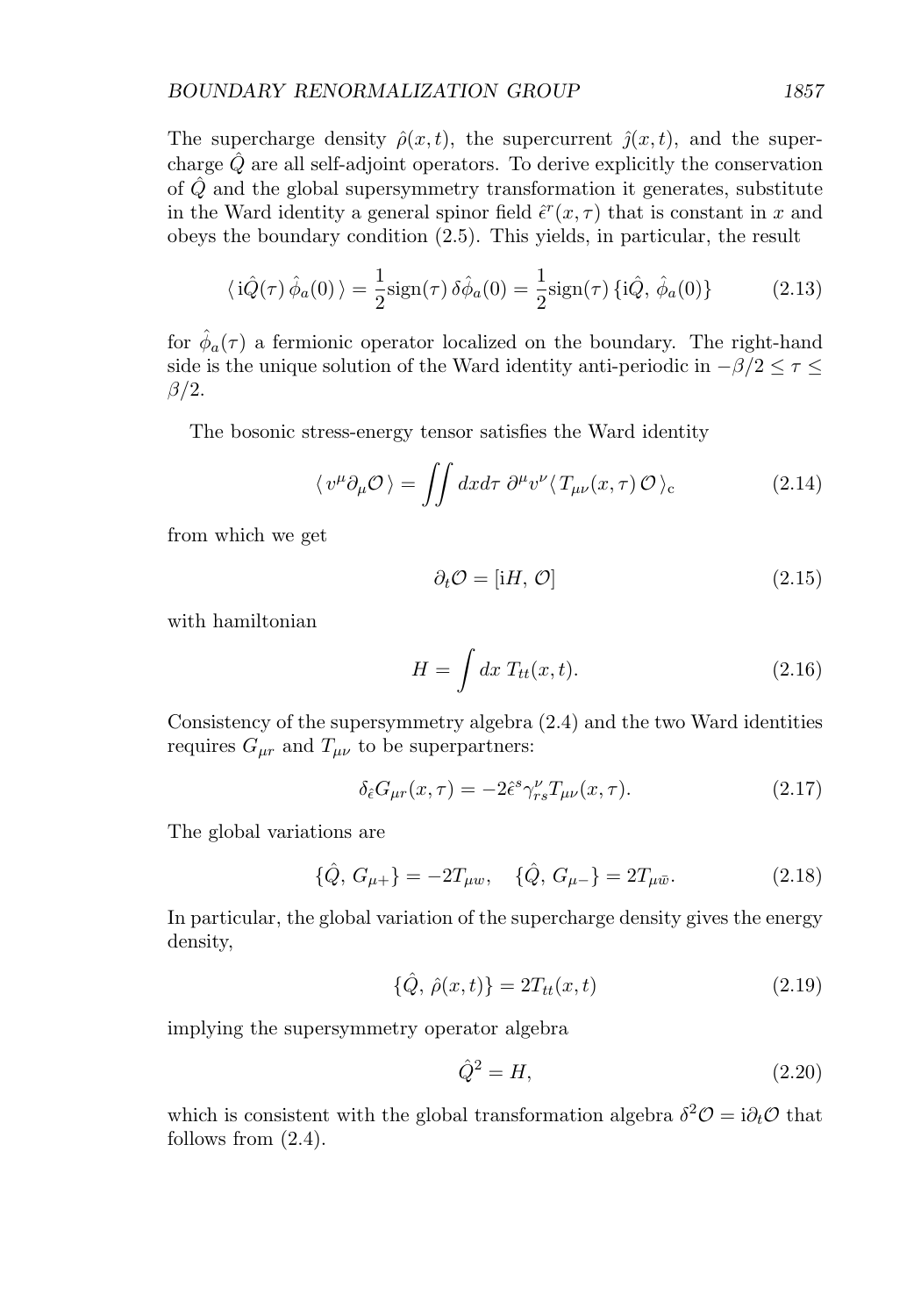#### **2.3 Bulk superconformal invariance**

A theory that is superconformal in the bulk satisfies the operator equation

$$
(\gamma^{\mu})_s^r G_{\mu r}(x,\tau) = 0, \quad x > 0. \tag{2.21}
$$

We write, in the bulk,

$$
G_{\mu r}(x,\tau) = G_{\mu r}^{\text{bulk}}(x,\tau), \quad x > 0.
$$
 (2.22)

The bulk superconformal equation reads, in complex coordinates,

$$
G_{\bar{w}+}^{\text{bulk}}(x,\tau) = G_{w-}^{\text{bulk}}(x,\tau) = 0.
$$
 (2.23)

By (2.17), the bulk superconformal condition implies the ordinary conformal invariance condition for the bulk stress-energy tensor,  $T^{\mu}_{\mu}(x,\tau) = 0, x > 0$ . The conservation law for the nonvanishing bulk currents is

$$
\partial_{\bar{w}} G_{w+}^{\text{bulk}} = \partial_w G_{\bar{w}-}^{\text{bulk}} = 0 \tag{2.24}
$$

so they are holomorphic and antiholomorphic, respectively. They are related to the conventional superconformal currents by

$$
G_{w+}^{\text{bulk}}(w) = \frac{e^{\pi i/4}}{2\pi} G(-iw), \quad G_{\bar{w}-}^{\text{bulk}}(\bar{w}) = \frac{e^{-\pi i/4}}{2\pi} \bar{G}(i\bar{w}). \tag{2.25}
$$

The conventional superconformal currents are adapted to the alternate quantization, called the *bulk quantization*, in which  $-x$  is the euclidean time coordinate,  $\tau$  is the spatial coordinate, and  $-iw = \tau - i\tau$  is the complex coordinate. This rotation by  $\pi/2$  is responsible for the factors of  $(-i)^{\pm 3/2}$ in the relation between the spin-3/2 superconformal currents.

Bulk superconformal invariance implies in addition that the currents decay at spatial infinity as

$$
G_{\mu r}^{\text{bulk}}(x,\tau) \sim \exp(-3\pi x/\beta), \quad x \to \infty. \tag{2.26}
$$

This is equivalent to the superconformal condition  $G_{-1/2}|0\rangle = G_{-1/2}|0\rangle =$ 0 on the bulk ground state  $|0\rangle$  at  $x = \infty$  in the bulk quantization. The operators  $G_{-1/2}$ ,  $\bar{G}_{-1/2}$  are the usual Fourier modes of  $G(-iw)$  and  $\bar{G}(i\bar{w})$ , respectively. The bulk ground state is the only state in the bulk quantization that contributes at large  $x$  in the limit where the bulk system is infinitely long,  $L/\beta \to \infty$ .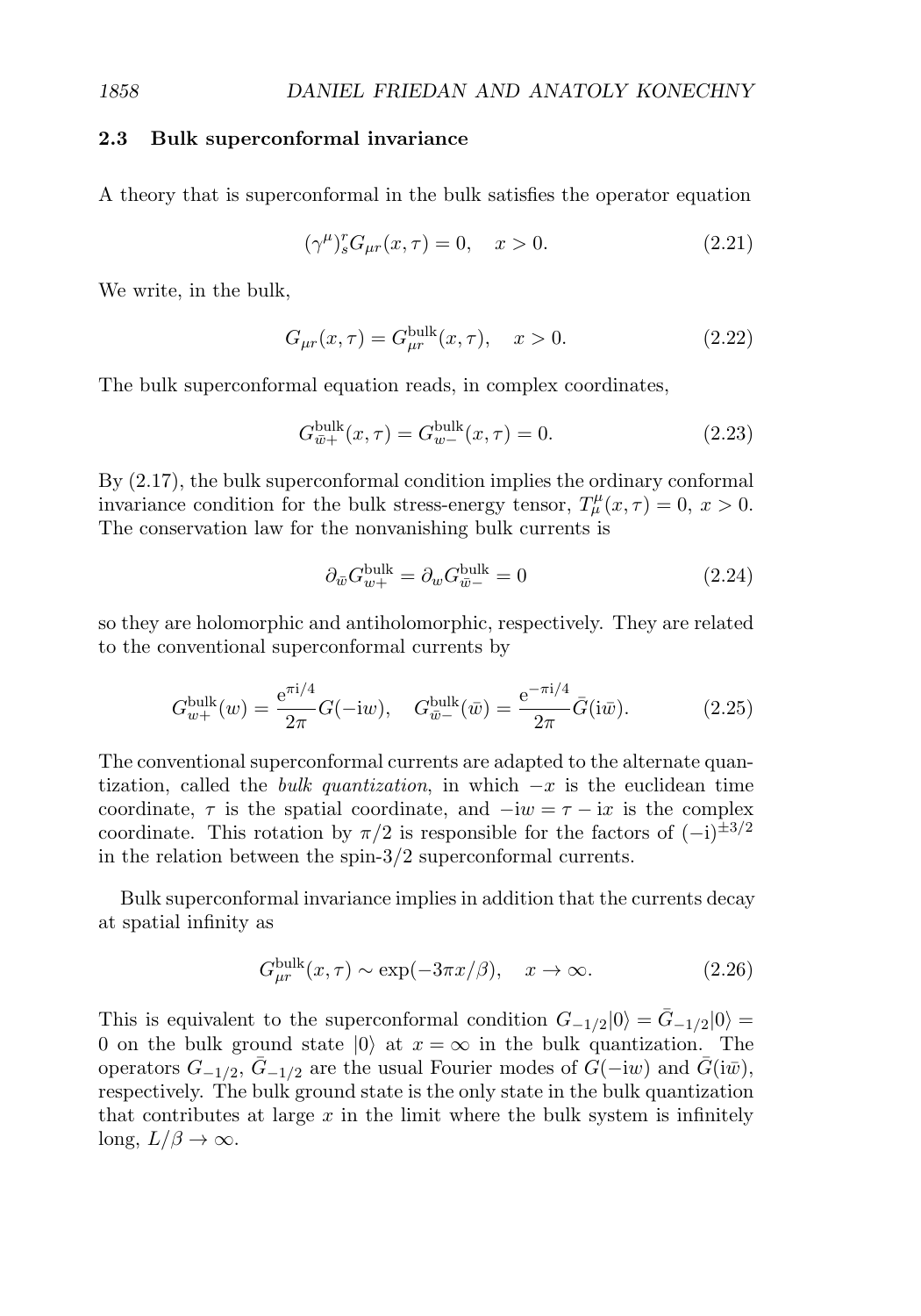#### **2.4 The boundary supercharge**

When the bulk system is superconformally invariant, the chirality of the bulk currents  $G_{w+}^{\text{bulk}}$ ,  $G_{\bar{w}-}^{\text{bulk}}$  ensures that they stay finite on the boundary.<sup>7</sup> The total current can be written as

$$
G_{\mu r}(x,\tau) = G_{\mu r}^{\text{bulk}}(x,\tau) - \hat{\theta}_{\mu r}(\tau)\delta(x). \tag{2.27}
$$

Boundary terms proportional to derivatives of  $\delta(x)$  are excluded by our assumption that the system has no boundary operators of negative ultraviolet scaling dimension.

Substituting the expansion  $(2.27)$  into the Ward identity  $(2.6)$  and integrating by parts, we derive the boundary conservation equations

$$
\hat{\theta}_{xr}(\tau) = 0,\tag{2.28}
$$

$$
\partial_{\tau}[\hat{\theta}_{\tau+}(\tau) + \hat{\theta}_{\tau-}(\tau)] = G_{x+}^{\text{bulk}}(0, \tau) + G_{x-}^{\text{bulk}}(0, \tau). \tag{2.29}
$$

It is convenient to introduce the operators

$$
\hat{\theta} = \frac{\mathrm{i}}{2}(\hat{\theta}_{\tau+} + \hat{\theta}_{\tau-}) = \frac{1}{2}(\hat{\theta}_{t+} + \hat{\theta}_{t-}),\tag{2.30}
$$

$$
\hat{q} = -2\hat{\theta}.\tag{2.31}
$$

The boundary conservation equation now reads

$$
-2i\partial_{\tau}\hat{\theta}(\tau) = G_{x+}^{\text{bulk}}(0,\tau) + G_{x-}^{\text{bulk}}(0,\tau)
$$
\n(2.32)

or, switching to real time,

$$
\partial_t \hat{q}(t) + \hat{j}^{\text{bulk}}(0, t) = 0,\tag{2.33}
$$

where  $\hat{q}(t) = -2\hat{\theta}(t)$  is the boundary supercharge. The supercharge density and supercurrent are separated into bulk and boundary parts:

$$
\hat{\rho}(x,t) = \hat{q}(t)\delta(x) + \hat{\rho}^{\text{bulk}}(x,t),
$$
  

$$
\hat{j}(x,t) = \hat{j}^{\text{bulk}}(x,t)
$$
\n(2.34)

<sup>&</sup>lt;sup>7</sup>For a nonconformal bulk theory, a blow-up in the bulk supercurrent  $G_{\mu r}^{\text{bulk}}$  at the boundary would be compensated by subtractions in the construction of the total distributional current  $G_{\mu r}$ .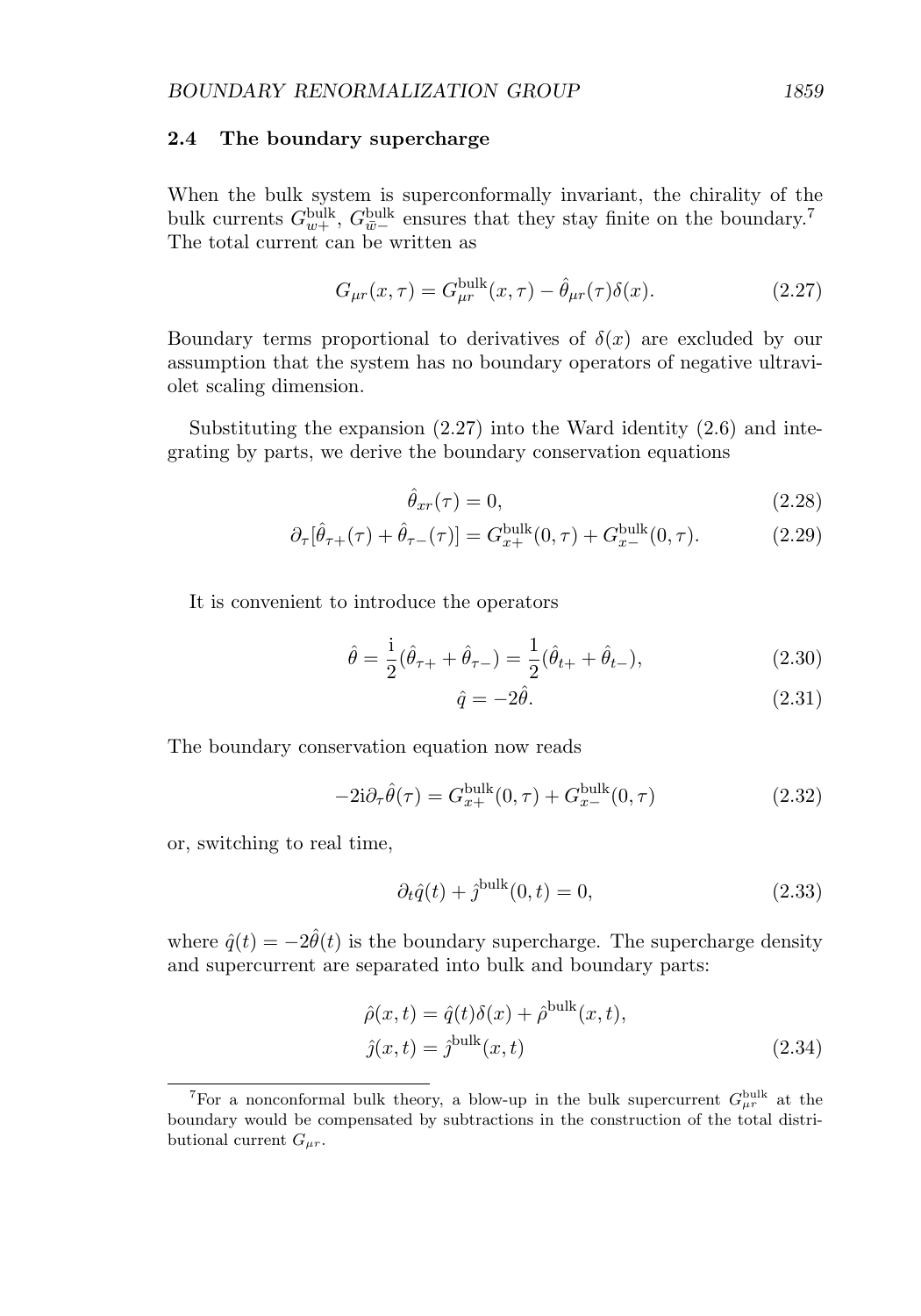and the bulk parts are written in terms of the chiral currents

$$
\hat{\rho}^{\text{bulk}}(x,t) = G_{t+}^{\text{bulk}}(x,t) + G_{t-}^{\text{bulk}}(x,t),
$$
  

$$
\hat{\jmath}^{\text{bulk}}(x,t) = -G_{x+}^{\text{bulk}}(x,t) - G_{x-}^{\text{bulk}}(x,t).
$$
 (2.35)

The stress-energy tensor is obtained by varying the supercurrent, equation (2.17), so it takes the form

$$
T_{\mu\nu}(x,\tau) = T_{\mu\nu}^{\text{bulk}}(x,\tau) - \theta_{\mu\nu}(\tau)\delta(x),\tag{2.36}
$$

where the only nonvanishing boundary component is  $\theta_{\tau\tau}$ . Again, it is convenient to introduce

$$
\theta(\tau) = -\theta_{\tau\tau}(\tau) = \theta_{tt}(\tau) \tag{2.37}
$$

so the boundary energy is  $-\theta(t)$ .

Because of the bulk conformal invariance, the trace of the stress-energy tensor lives entirely in the boundary

$$
T^{\mu}_{\mu}(x,\tau) = \theta(\tau)\delta(x) \tag{2.38}
$$

so  $\theta(\tau)$  expresses the departure from conformal invariance in the system with boundary.<sup>8</sup> From (2.18) we see that the operators  $\hat{\theta}(\tau)$  and  $\theta(\tau)$  are superpartners:

$$
\delta\hat{\theta}(\tau) = i\theta(\tau), \qquad \{\hat{Q}, \hat{\theta}(t)\} = \theta(t). \tag{2.39}
$$

We choose a complete set  $\{\hat{\phi}_a(\tau)\}\$  of self-adjoint fermionic boundary operators. Their self-adjoint superpartners are the bosonic boundary operators  $\phi_a(\tau),$ 

$$
\delta\hat{\phi}_a(\tau) = i\phi_a(\tau), \qquad \{\hat{Q}, \hat{\phi}_a(\tau)\} = \phi_a(\tau). \tag{2.40}
$$

The space of supersymmetric boundary conditions is parameterized by the boundary coupling constants  $\lambda^a$  coupled to the  $\phi_a(\tau)$  as in equation (1.9). These couplings preserve supersymmetry because

$$
\delta\phi_a(\tau) = i\partial_\tau \hat{\phi}_a(\tau) \tag{2.41}
$$

so the variation of the lagrangian is a total derivative in time.

<sup>&</sup>lt;sup>8</sup>This formula motivates the choice of sign in equation (2.36) defining  $\theta(\tau)$ .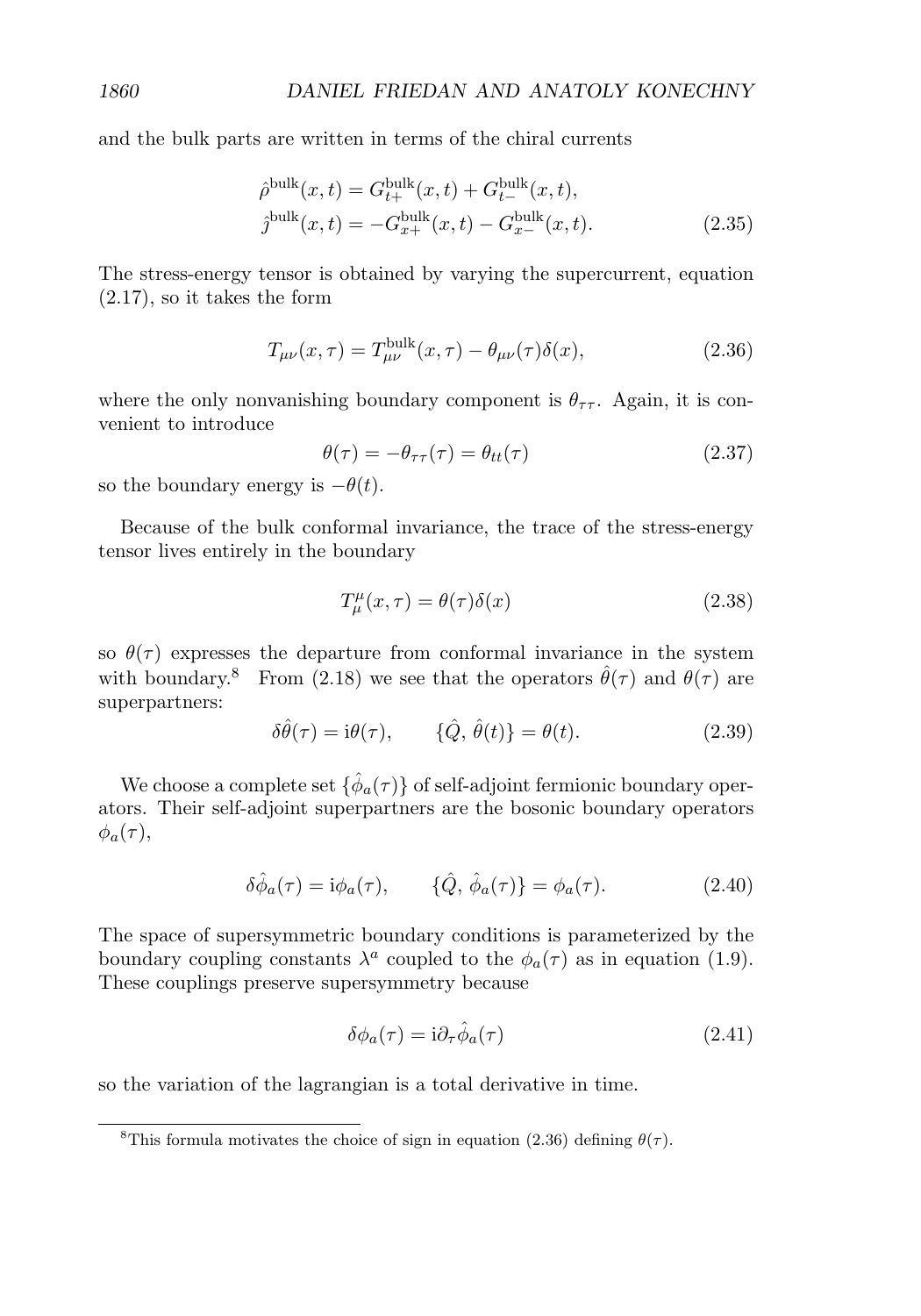Expanding  $\hat{\theta}(\tau)$  in the complete set of fermionic boundary operators,

$$
\hat{\theta}(\tau) = \beta^a \hat{\phi}_a(\tau) \tag{2.42}
$$

so

$$
\theta(\tau) = \beta^a \phi_a(\tau) \tag{2.43}
$$

so the coefficients  $\beta^a$  are the boundary beta functions. The entire system becomes superconformally invariant when  $\hat{\theta}(\tau)$  vanishes, given the bulk superconformal invariance. Then, from (2.29), the boundary conservation equation becomes  $e^{3\pi i/4}G = e^{-3\pi i/4}\bar{G}$ , in terms of the conventional superconformal currents, which is the standard superconformal gluing condition on the cylinder.

In proving the gradient formula, we will use correlation functions and response functions of the boundary supercharge  $\hat{q}(\tau)$  and the bulk currents  $G_{\mu r}^{\text{bulk}}(x,\tau)$ . We suppose that the correlation functions of the physical currents  $G_{\mu r}(x, \tau)$  are given. We can define the correlation functions of  $\hat{q}(\tau)$  by an approximation such as

$$
\hat{q}_{\epsilon}(\tau) = \int_0^{\epsilon} dx \; \hat{\rho}(x,\tau), \tag{2.44}
$$

$$
\langle \hat{q}(\tau) \mathcal{O} \rangle = \lim_{\epsilon \to 0} \langle \hat{q}_{\epsilon}(\tau) \mathcal{O} \rangle. \tag{2.45}
$$

The approximation can be controlled by virtue of the bulk superconformal invariance and the consequent chirality of the bulk currents,

$$
\langle \hat{q}_{\epsilon'}(\tau) \mathcal{O} \rangle - \langle \hat{q}_{\epsilon}(\tau) \mathcal{O} \rangle = \int_{\epsilon}^{\epsilon'} dx \langle [G_{w+}^{\text{bulk}}(x,\tau) + G_{\bar{w}-}^{\text{bulk}}(x,\tau)] \mathcal{O} \rangle. \tag{2.46}
$$

Canonical UV behavior at the boundary ensures that the correlation functions of  $\hat{q}_{\epsilon}(\tau)$  exist in the limit and are independent of the method of approximation, up to a limited set of possible contact terms in  $\tau$ . The boundary supercharge  $\hat{q}(\tau)$ , so defined, then differs within correlation functions from the linear combination  $\beta^a \hat{\phi}_a(\tau)$  of physical boundary operators by a similarly limited set of possible contact terms in  $\tau$ . We need only ensure that our calculations are insensitive to these limited sets of possible contact terms.

## **3 Proof of the gradient formula using Euclidean field theory**

We assume that our supersymmetric 1-D system with boundary is unitary and is superconformally invariant in the bulk. We also assume some regularity in the short distance behavior at and near the boundary. We require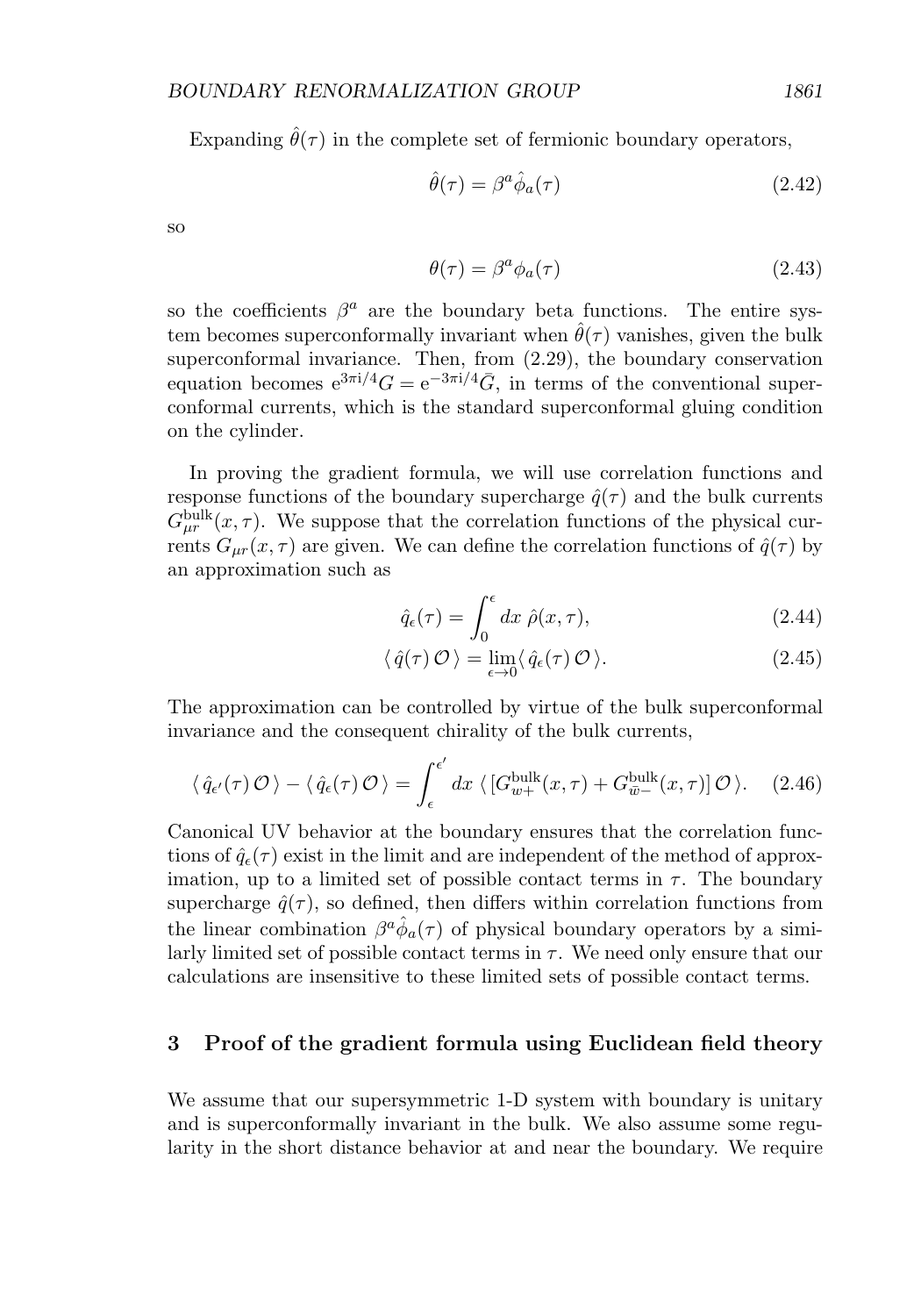the following limits to exist (in the distributional sense):

$$
\lim_{\epsilon \to 0} \epsilon \langle \hat{\phi}_a(\epsilon \tau) \hat{\phi}_b(0) \rangle, \quad \lim_{\epsilon \to 0} \epsilon \langle \hat{\phi}_a(\epsilon \tau) \hat{\theta}(0) \rangle, \quad \lim_{\epsilon \to 0} \epsilon^2 \langle \hat{G}_{\mu r}^{\text{bulk}}(\epsilon x, \epsilon \tau) \hat{\phi}_a(0) \rangle, (3.1)
$$

and we require that there be no operators whose UV scaling dimension is negative. These requirements on the short distance behavior are satisfied if there is a supersymmetric short distance fixed point of the RG (thereby permitting canonical scaling analysis), and if the UV fixed point theory satisfies a weak cluster decomposition principle, that correlation functions should not grow at large separation (thereby forbidding negative dimension operators). Our short distance assumptions imply constraints on the contact terms that can occur in boundary correlation functions:

$$
\lim_{\epsilon \to 0} \int_{|\tau| < \epsilon} d\tau \,\tau^k \langle \hat{\phi}_a(\tau) \hat{\phi}_b(0) \rangle = \lim_{\epsilon \to 0} \int_{|\tau| < \epsilon} d\tau \,\tau^k \langle \hat{\phi}_a(\tau) \hat{\theta}(0) \rangle = 0, \quad \text{for } k \ge 1.
$$
\n
$$
(3.2)
$$

The Ward identities for conformal Killing spinor fields are of particular interest, given bulk superconformal invariance. A spinor field  $\hat{\epsilon}^r(x,\tau)$  is a conformal Killing spinor field if there exists a spinor field  $\eta_s(x, \tau)$  such that

$$
\partial^{\mu}\hat{\epsilon}^{r} = (\gamma^{\mu})^{r}_{s}\hat{\eta}^{s}
$$
\n(3.3)

(which means that the local supersymmetry transformation generated by  $\hat{\epsilon}^r$  is compensated by the super-Weyl transformation generated by  $\hat{\eta}^s$ ). In complex coordinates equation (3.3) reads

$$
\partial^w \hat{\epsilon}^+ = 2\partial_{\bar{w}} \hat{\epsilon}^+ = 0, \quad \partial^{\bar{w}} \hat{\epsilon}^- = 2\partial_w \hat{\epsilon}^- = 0, \quad \partial^{\bar{w}} \hat{\epsilon}^+ = -4i\hat{\eta}_+, \quad \partial^w \hat{\epsilon}^- = 4i\hat{\eta}_-\tag{3.4}
$$

So the conformal Killing condition is the condition that the components  $\hat{\epsilon}^+$  and  $\hat{\epsilon}^-$  be holomorphic and antiholomorphic, respectively (and complex conjugate to each other, to satisfy the euclidean reality condition).

We choose a certain special conformal Killing spinor field for each point  $\tau'$  on the boundary:

$$
\hat{\epsilon}^+(w) = \hat{\epsilon}_0 \cosh\left[\frac{\pi(w - i\tau')}{\beta}\right], \quad \hat{\epsilon}^-(\bar{w}) = \hat{\epsilon}_0 \cosh\left[\frac{\pi(\bar{w} + i\tau')}{\beta}\right], \quad (3.5)
$$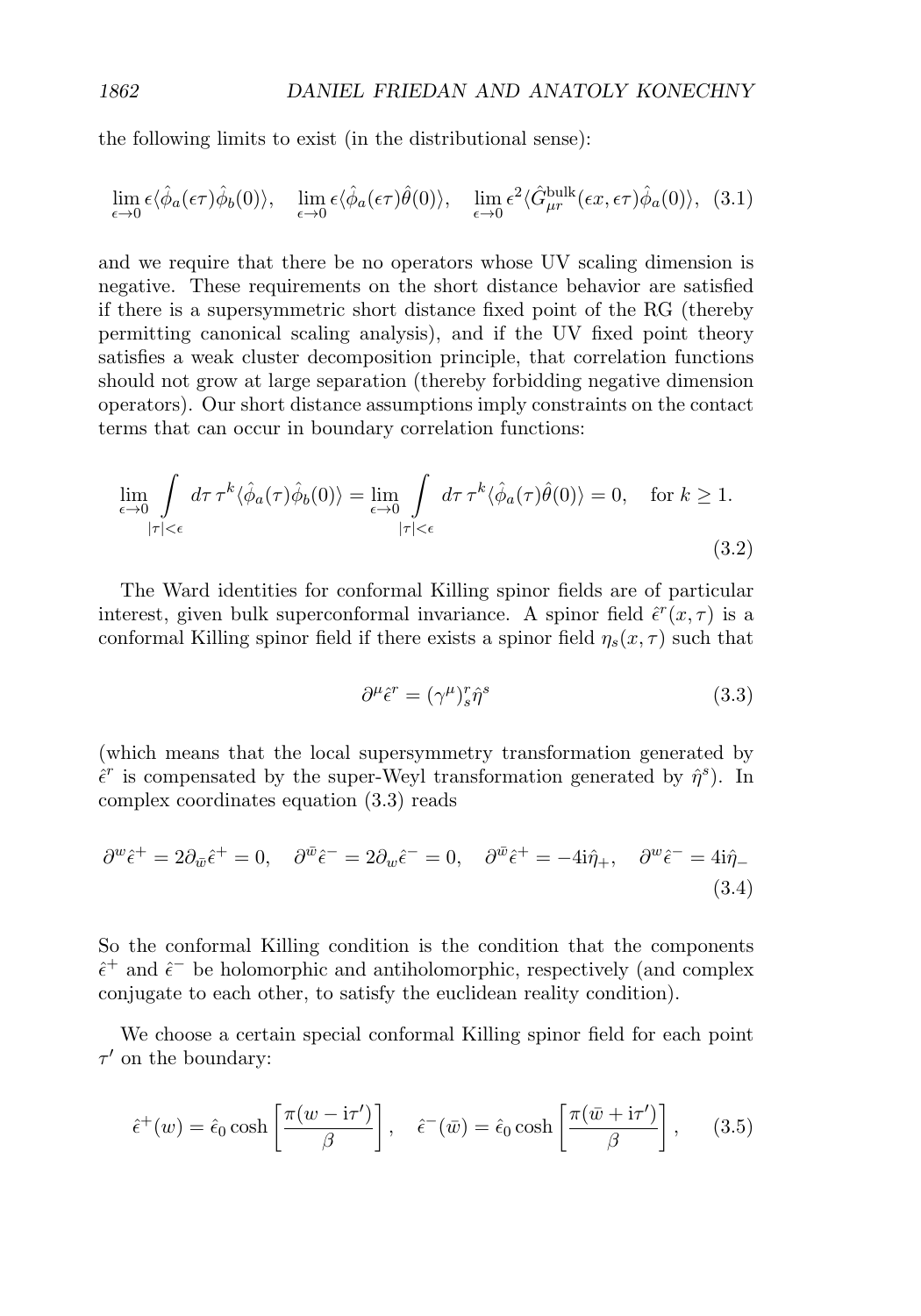where  $\hat{\epsilon}_0$  is an arbitrary real fermionic constant. This special spinor field  $\hat{\epsilon}^r(x, \tau)$  is antiperiodic in  $\tau$ , satisfies the conformal Killing constraints (3.4) with

$$
\hat{\eta}_+ = \hat{\epsilon}_0 \eta (w - \mathrm{i} \tau'), \quad \hat{\eta}_- = \hat{\epsilon}_0 \bar{\eta} (\bar{w} + \mathrm{i} \tau') \quad \eta(w) = \frac{\mathrm{i} \pi}{2\beta} \sinh\left(\frac{\pi w}{\beta}\right), \quad (3.6)
$$

and satisfies the boundary condition (2.5) with boundary spinor field

$$
\hat{\epsilon}(\tau) = \hat{\epsilon}_0 \cos\left[\frac{\pi(\tau - \tau')}{\beta}\right].
$$
\n(3.7)

Let us consider the Ward identity  $(2.6)$  corresponding to this special conformal spinor field, with the insertion of a single boundary fermion field  $\hat{\phi}_a(\tau'),$ 

$$
\langle \delta_{\hat{\epsilon}} \hat{\phi}_a(\tau') \rangle = \iint dx d\tau \ \partial^{\mu} \hat{\epsilon}^r(x,\tau) \langle G_{\mu r}(x,\tau) \hat{\phi}_a(\tau') \rangle. \tag{3.8}
$$

Even though the special spinor field  $\hat{\epsilon}^r$  blows up at large x, it can be used in the Ward identity because of the asymptotic condition (2.26) that follows from superconformal invariance of the bulk ground state. We can substitute on the left-hand side the global variation

$$
\langle \delta_{\hat{\epsilon}} \hat{\phi}_a(\tau') \rangle = \hat{\epsilon}(\tau') \langle \delta \hat{\phi}_a(\tau') \rangle = i \hat{\epsilon}_0 \langle \phi_a \rangle \tag{3.9}
$$

because the first derivatives  $\partial_{\mu}\hat{\epsilon}^r$  of our special spinor field vanish at the insertion point, and because any higher derivative contributing to  $\delta_{\hat{\epsilon}} \hat{\phi}_a$  would have a negative dimension boundary operator as coefficient. By translation invariance in  $\tau$  we can choose  $\tau' = 0$  in the Ward identity (3.8) without loss of generality. Substituting (2.27) into (3.8), using the conformal Killing property  $(3.3)$  and dropping the common factor  $i\hat{\epsilon}_0$  we obtain

$$
\langle \phi_a \rangle = \iint dx d\tau \left[ 4\eta(\bar{w}) \langle G_{w-}^{\text{bulk}}(x,\tau) \hat{\phi}_a(0) \rangle - 4\eta(w) \langle G_{\bar{w}+}^{\text{bulk}}(x,\tau) \hat{\phi}_a(0) \rangle \right] + \int d\tau \, 4\eta(\text{i}\tau) \left[ \langle \hat{\theta}(\tau) \hat{\phi}_a(0) \rangle + \langle \frac{1}{2} (\hat{\theta}_{x-}(\tau) - \hat{\theta}_{x+}(\tau)) \hat{\phi}_a(0) \rangle \right]. \tag{3.10}
$$

Taking into account the explicit form  $(3.6)$  of  $\eta(w)$  we get

$$
\langle \phi_a \rangle = \frac{1}{\beta} \frac{\partial \ln z}{\partial \lambda^a} = E - \frac{2\pi}{\beta} \int_0^\beta d\tau \, \sin(\pi \tau/\beta) \langle \hat{\theta}(\tau) \hat{\phi}_a(0) \rangle, \tag{3.11}
$$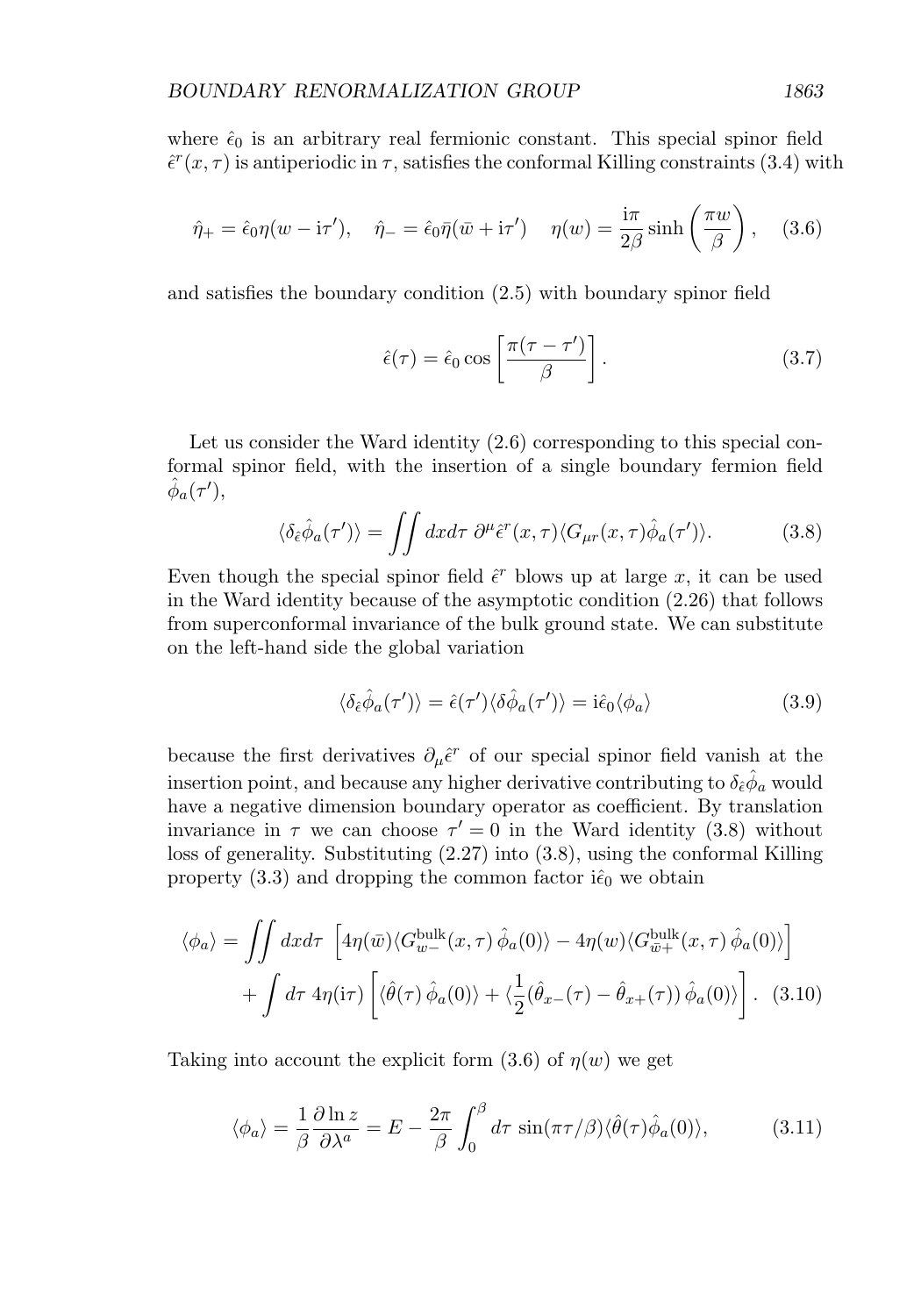where

$$
E = \iint dx d\tau \left[ 4\bar{\eta}(\bar{w}) \langle G_{w-}^{\text{bulk}}(x,\tau) \hat{\phi}_a(0) \rangle - 4\eta(w) \langle G_{\bar{w}+}^{\text{bulk}}(x,\tau) \hat{\phi}_a(0) \rangle \right] + \int d\tau \, 2\eta(\text{i}\tau) \left[ \langle \hat{\theta}_{x-}(\tau) \hat{\phi}_a(0) \rangle - \langle \hat{\theta}_{x+}(\tau) \hat{\phi}_a(0) \rangle \right]. \tag{3.12}
$$

We now argue that the quantity  $E$  vanishes under the assumptions on UV behavior. The correlation functions of the bulk currents  $G_{\bar{w}+}^{\text{bulk}}(x,\tau)$ ,  $G_{w-}^{\text{bulk}}(x,\tau)$  vanish up to contact terms, because of the bulk conformal invariance  $(2.23)$ . Thus the two-point functions in the first line of  $(3.12)$  are linear combinations of  $\delta(x)\delta(\tau)$  and its derivatives.<sup>9</sup> The assumptions on UV behavior then imply that the correlators  $\langle G_{\bar{w}+}^{\text{bulk}}(x,\tau)\hat{\phi}_a(0)\rangle$ ,  $\langle G_{w-}^{\text{bulk}}(x,\tau)$  $\hat{\phi}_a(0)$  are each proportional to  $\delta(x)\delta(\tau)$ . There are no higher order contact terms. Such terms however vanish upon integration in (3.12) because the functions  $\eta(w)$ ,  $\bar{\eta}(\bar{w})$  vanish at the insertion point  $x = 0, \tau = 0$ . Therefore the term in the first line in (3.12) vanishes. The terms in the second line contain the operators  $\theta_{x\pm}$  that vanish by the equations of motion (2.29), so their correlators are pure contact terms. It follows from (3.2) that the contact terms in the correlators in the second line of  $E$  can be no more singular than  $\delta(\tau)$ , and hence vanish upon integration with  $\eta(i\tau)$ , which vanishes at  $\tau = 0$ . Therefore  $E = 0$ .

Next, we substitute  $\beta^a \hat{\phi}_a$  for  $\hat{\theta}$  in (3.11). The canonical UV behavior (3.2) makes this possible. The correlation function might be changed by a contact term, but nothing more singular than  $\delta(\tau)$ . The smearing function  $\sin(\pi \tau/\beta)$  vanishes at  $\tau = 0$  so such a contact term would have no effect.<sup>10</sup> We obtain the gradient formula

$$
\frac{\partial \ln z}{\partial \lambda^a} = -g_{ab}^S \beta^b \tag{3.13}
$$

with

$$
g_{ab}^S = 2\pi \int_0^\beta d\tau \, \sin(\pi \tau/\beta) \langle \hat{\phi}_a(\tau) \hat{\phi}_b(0) \rangle. \tag{3.14}
$$

<sup>&</sup>lt;sup>9</sup>There are no terms of the form  $f(\tau)\delta(x)$  where f is a smooth function because the supercurrent has been split into bulk and boundary parts so that such terms are all contained in the  $\langle \hat{\theta}(\tau) \hat{\phi}_i(0) \rangle$  correlators.

<sup>&</sup>lt;sup>10</sup>A similar step is implicitly present in the proof of bosonic gradient formula given in [3].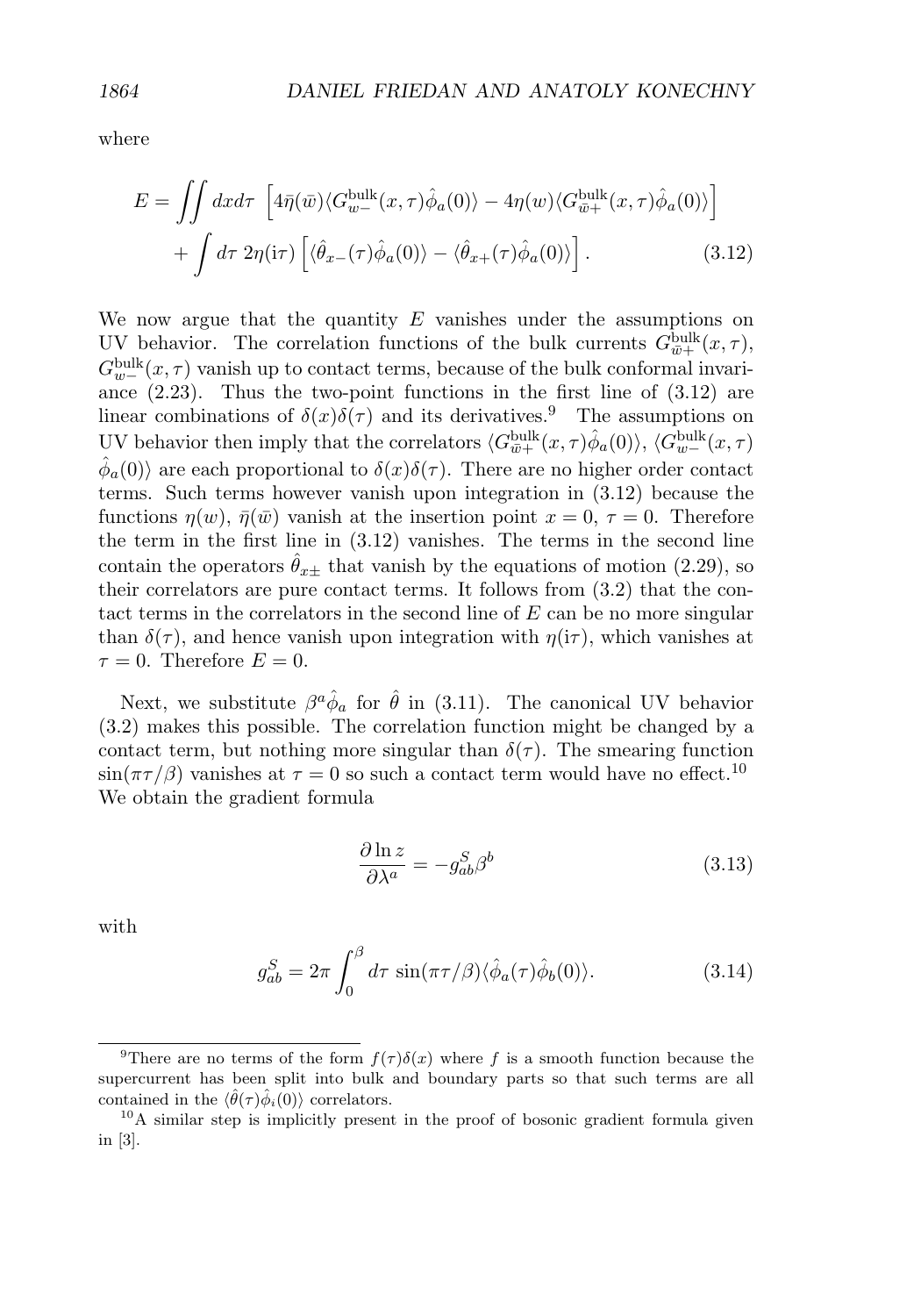To see that the metric  $g_{ab}^S$  is positive definite, we rewrite it

$$
\int_0^\beta d\tau \, \sin(\pi \tau/\beta) \langle \hat{\phi}_a(\tau) \hat{\phi}_b(0) \rangle = \lim_{\epsilon \to 0} \int_\epsilon^{\beta - \epsilon} d\tau \, \sin(\pi \tau/\beta) \langle \hat{\phi}_a(\tau) \hat{\phi}_b(0) \rangle, \tag{3.15}
$$

again making use of the canonical UV behavior (3.2). The operators  $\phi_a$ are self-adjoint, so the two-point function at finite separation is positive by reflection positivity. Therefore the right-hand side of (3.15) is positive.

The proof depends on the canonical UV behavior at three points: the vanishing of the term E in (3.11), the substitution of  $\beta^a \hat{\phi}_a$  for  $\hat{\theta}$ , and the positivity of the metric. The issue in all three cases is that operator identities apply in correlation functions only up to contact terms. The technique of the present proof is a subtle improvement on the proof for the general gradient formula [3]. There we used the bulk and boundary conservation equations separately. Here we use the single Ward identity (2.6). This is more economic and also more transparent as we do not need to worry about the contact terms associated with the separate conservation equations. In essence the above euclidean proof hinges on the special Ward identity plus the assumptions about canonical UV behavior.

#### **4 Proof of the gradient formula using real-time field theory**

Here we give a second proof of the gradient formula (1.11), using real-time methods to evaluate

$$
\frac{\partial \ln z}{\partial \lambda^a} = \beta \langle \phi_a \rangle = \beta \langle \{\hat{Q}, \hat{\phi}_a\} \rangle.
$$
 (4.1)

First, we separate the supercharge into the contribution  $\hat{q}_{\epsilon}(t)$  from a neighborhood of the boundary and the contribution  $\hat{Q}_{\epsilon}(t)$  from the rest of the system:

$$
\hat{q}_{\epsilon}(t) = \int_0^{\epsilon} dx \ \hat{\rho}(x, t) \quad \hat{Q}_{\epsilon}(t) = \hat{Q} - \hat{q}_{\epsilon}(t). \tag{4.2}
$$

Let

$$
f_{a,\epsilon}(\omega) = \int_{-\infty}^{\infty} dt \ e^{i\omega t} \langle \{ \hat{q}_{\epsilon}(t), \hat{\phi}_a(0) \} \rangle, \tag{4.3}
$$

$$
F_{a,\epsilon}(\omega) = \int_{-\infty}^{\infty} dt \ e^{i\omega t} \langle \{ \hat{Q}_{\epsilon}(t), \hat{\phi}_a(0) \} \rangle, \qquad (4.4)
$$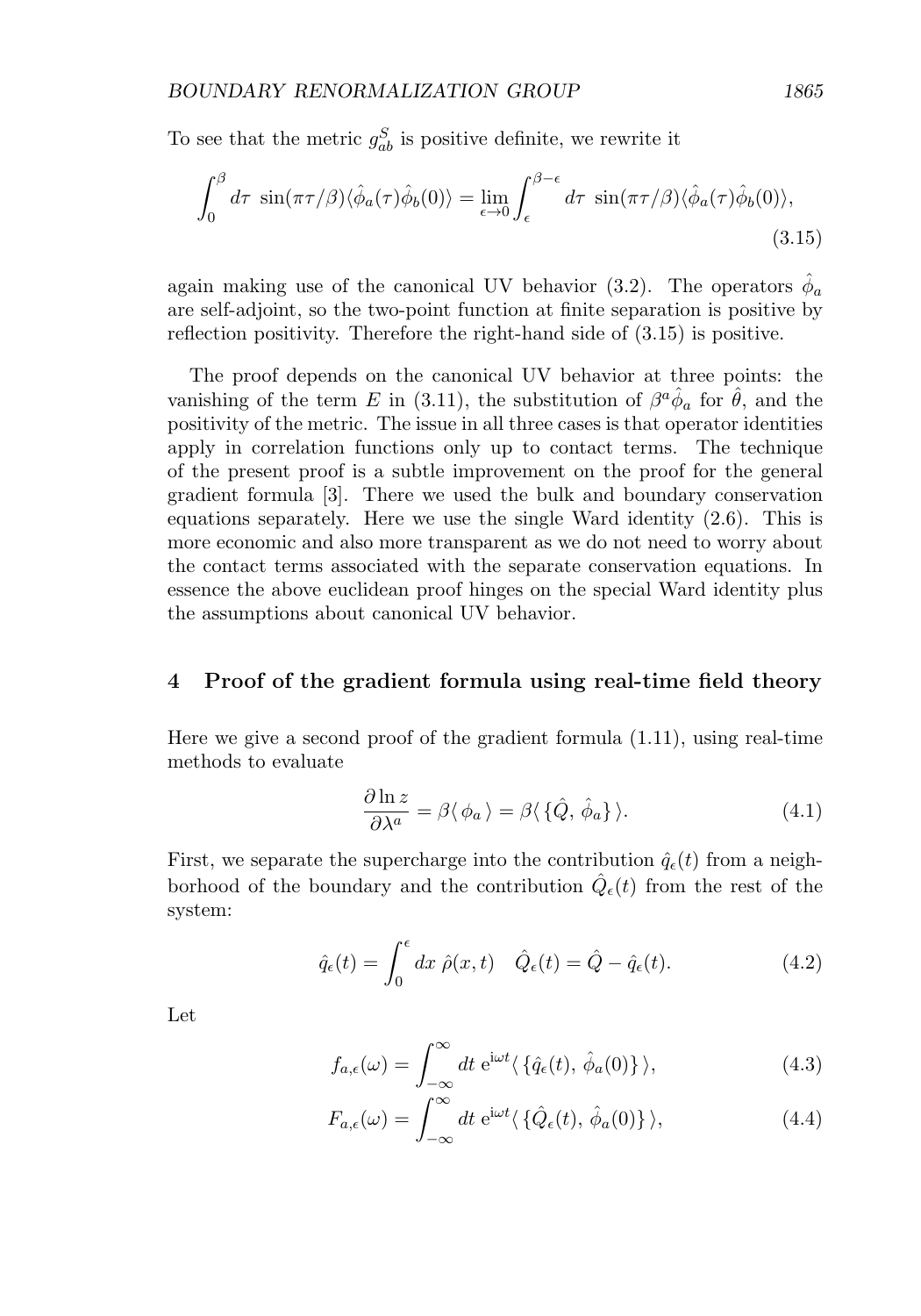so that

$$
2\pi\delta(\omega)\langle\phi_a\rangle = f_{a,\epsilon}(\omega) + F_{a,\epsilon}(\omega). \tag{4.5}
$$

It is convenient to introduce an IR regulator  $\delta > 0$  into equation (4.4),

$$
F_{a,\epsilon}(\omega) = \lim_{\delta \to 0} \int_{-\infty}^{\infty} dt \ e^{i\omega t - \delta|t|} \langle \{\hat{Q}_{\epsilon}(t), \hat{\phi}_a(0)\} \rangle, \tag{4.6}
$$

in order to regularize the singularity at  $\omega = 0$  in intermediate stages of our calculation.

Locality tells us that, for  $t$  sufficiently near  $0$ ,

$$
\{\hat{Q}_{\epsilon}(t), \,\hat{\phi}_a(0)\} = 0. \tag{4.7}
$$

We combine this with charge conservation at  $x = \epsilon$ ,

$$
\partial_t \hat{Q}_{\epsilon}(t) = \hat{j}^{\text{bulk}}(\epsilon, t),\tag{4.8}
$$

to get the identity

$$
\{\hat{Q}_{\epsilon}(t), \,\hat{\phi}_a(0)\} = \int_0^t dt' \,\{\hat{\jmath}^{\text{bulk}}(\epsilon, t'), \,\hat{\phi}_a(0)\} \,. \tag{4.9}
$$

We use this identity in (4.6) to derive

$$
F_{a,\epsilon}(\omega) = \lim_{\delta \to 0} \left[ \frac{R_{a,\epsilon}^+(\omega)}{\omega + i\delta} + \frac{R_{a,\epsilon}^-(\omega)}{\omega - i\delta} \right]
$$
  
=  $i\pi\delta(\omega) \left[ R_{a,\epsilon}^-(0) - R_{a,\epsilon}^+(0) \right] + \mathcal{P}(1/\omega) \left[ R_{a,\epsilon}^+(\omega) + R_{a,\epsilon}^-(\omega) \right],$  (4.10)

where  $R_{a,\epsilon}^{\pm}(\omega)$  are the response functions

$$
R_{a,\epsilon}^{\pm}(\omega) = \pm \int_0^{\pm \infty} dt \ e^{i\omega t} \langle \{i\hat{j}^{\text{bulk}}(\epsilon, t), \hat{\phi}_a(0)\} \rangle.
$$
 (4.11)

We do without the IR regulator  $\delta$  in the construction of the response functions, because they are regular at  $\omega = 0$ , otherwise the correlation functions  $F_{a,\epsilon}(\omega)$  would be more singular than  $\delta(\omega)$ , meaning that the real-time correlators would grow with time.  $R_{a,\epsilon}^+(\omega)$  is analytic in the upper half-plane, and  $R_{a,\epsilon}^-(\omega)$  is analytic in the lower half-plane.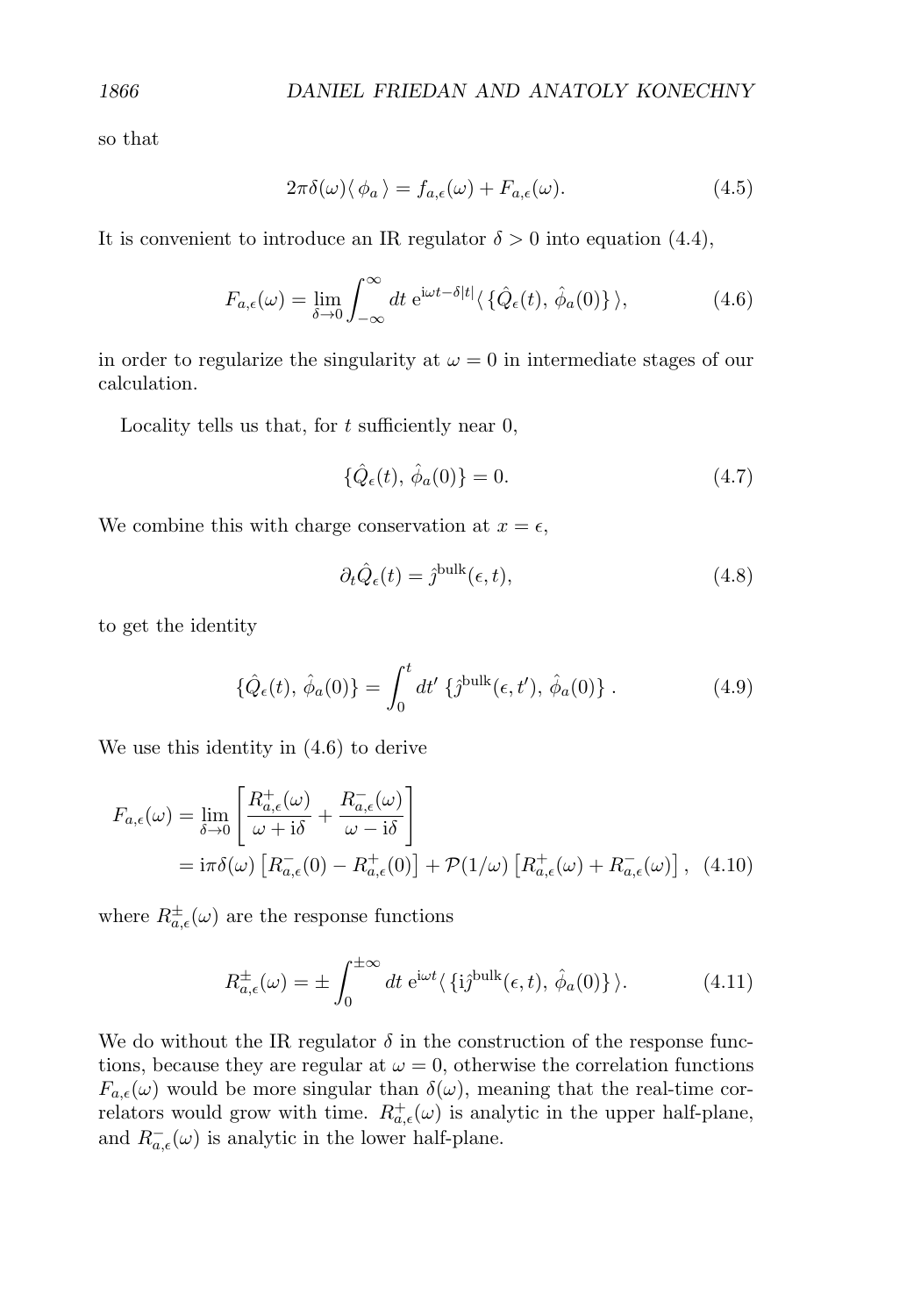The bulk supercurrent separates into the two chiral superconformal currents,

$$
\hat{j}^{\text{bulk}}(x,t) = -G_{w+}^{\text{bulk}}(x,t) - G_{\bar{w}-}^{\text{bulk}}(x,t). \tag{4.12}
$$

Chirality implies that

$$
G_{w+}^{\text{bulk}}(\epsilon, t) = G_{w+}^{\text{bulk}}(\epsilon - t, 0), \qquad t < +\epsilon,
$$
  
\n
$$
G_{\bar{w}-}^{\text{bulk}}(\epsilon, t) = G_{\bar{w}-}^{\text{bulk}}(\epsilon + t, 0), \qquad t > -\epsilon
$$
\n(4.13)

so, by locality of the equal-time anti-commutators,

$$
\begin{aligned}\n\{-\mathrm{i}G_{w+}^{\text{bulk}}(\epsilon, t), \hat{\phi}_a(0)\} &= 0, \qquad t < +\epsilon, \\
\{-\mathrm{i}G_{\bar{w}-}^{\text{bulk}}(\epsilon, t), \hat{\phi}_a(0)\} &= 0, \qquad t > -\epsilon\n\end{aligned} \tag{4.14}
$$

so

$$
\{ij^{\text{bulk}}(\epsilon, t), \hat{\phi}_a(0)\} = \{-iG_{\bar{w}-}^{\text{bulk}}(\epsilon, t), \hat{\phi}_a(0)\}, \qquad t < +\epsilon,
$$
  

$$
\{ij^{\text{bulk}}(\epsilon, t), \hat{\phi}_a(0)\} = \{-iG_{w+}^{\text{bulk}}(\epsilon, t), \hat{\phi}_a(0)\}, \qquad t > -\epsilon
$$
 (4.15)

so we can write

$$
R_{a,\epsilon}^{+}(\omega) = \int_{0}^{\infty} dt \ e^{i\omega t} \langle \{-iG_{w+}^{\text{bulk}}(\epsilon, t), \hat{\phi}_{a}(0)\} \rangle
$$
  
\n
$$
= \int_{-\infty}^{\infty} dt \ e^{i\omega t} \langle \{-iG_{w+}^{\text{bulk}}(\epsilon, t), \hat{\phi}_{a}(0)\} \rangle, \qquad (4.16)
$$
  
\n
$$
R_{a,\epsilon}^{-}(\omega) = \int_{-\infty}^{0} dt \ e^{i\omega t} \langle \{-iG_{\bar{w}-}^{\text{bulk}}(\epsilon, t), \hat{\phi}_{a}(0)\} \rangle
$$
  
\n
$$
= \int_{-\infty}^{\infty} dt \ e^{i\omega t} \langle \{-iG_{\bar{w}-}^{\text{bulk}}(\epsilon, t), \hat{\phi}_{a}(0)\} \rangle. \qquad (4.17)
$$

The dependence on  $\epsilon$  is trivial because of the chirality, now in the form

$$
G_{w+}^{\text{bulk}}(\epsilon, t) = G_{w+}^{\text{bulk}}(0, t - \epsilon), \qquad G_{\bar{w}-}^{\text{bulk}}(\epsilon, t) = G_{\bar{w}-}^{\text{bulk}}(0, t + \epsilon). \tag{4.18}
$$

We have

$$
R_{a,\epsilon}^+(\omega) = e^{+i\omega\epsilon} R_a^+(\omega), \qquad R_{a,\epsilon}^-(\omega) = e^{-i\omega\epsilon} R_a^-(\omega), \tag{4.19}
$$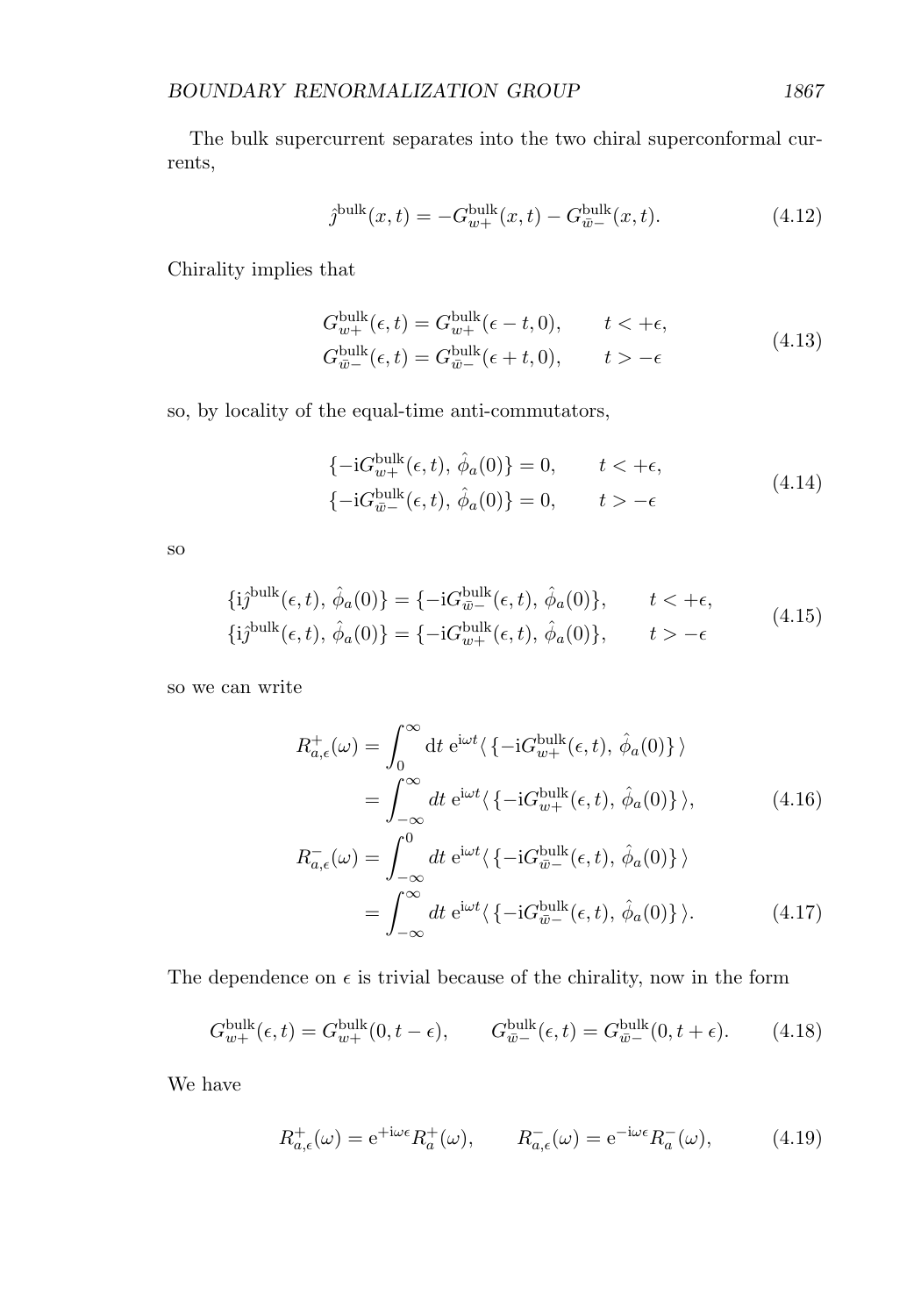with

$$
R_a^+(\omega) = \int_{-\infty}^{\infty} dt \ e^{i\omega t} \langle \{-iG_{w+}^{\text{bulk}}(0, t), \hat{\phi}_a(0)\} \rangle,
$$
  

$$
R_a^-(\omega) = \int_{-\infty}^{\infty} dt \ e^{i\omega t} \langle \{-iG_{\overline{w}-}^{\text{bulk}}(0, t), \hat{\phi}_a(0)\} \rangle.
$$
 (4.20)

The limit  $\epsilon \to 0$  of equation (4.10) is now taken easily,

$$
F_a(\omega) \equiv \lim_{\epsilon \to 0} F_{a,\epsilon}(\omega) = \lim_{\delta \to 0} \left[ \frac{R_a^+(\omega)}{\omega + i\delta} + \frac{R_a^-(\omega)}{\omega - i\delta} \right]
$$
  
=  $i\pi \delta(\omega) \left[ R_a^-(0) - R_a^+(0) \right] + \mathcal{P}(1/\omega) \left[ R_a^+(\omega) + R_a^-(\omega) \right].$  (4.21)

Then, from equation (4.5), we get the limit

$$
f_a(\omega) \equiv \lim_{\epsilon \to 0} f_{a,\epsilon}(\omega) = 2\pi \delta(\omega) \langle \phi_a \rangle - F_a(\omega). \tag{4.22}
$$

We have thus used the chirality of the bulk superconformal currents to construct the correlation functions of  $\hat{q}(t) = \lim_{\epsilon \to 0} \hat{q}_{\epsilon}(t)$ ,

$$
f_a(\omega) = \lim_{\epsilon \to 0} \int_{-\infty}^{\infty} dt \ e^{i\omega t} \langle \{ \hat{q}_{\epsilon}(t), \, \hat{\phi}_a(0) \} \rangle = \int_{-\infty}^{\infty} dt \ e^{i\omega t} \langle \{ \hat{q}(t), \, \hat{\phi}_a(0) \} \rangle.
$$
\n(4.23)

At this point, we could assume that  $f_a(\omega)$  has no delta-function contribution at  $\omega = 0$ , and conclude from (4.22) that

$$
\langle \phi_a \rangle = \frac{1}{2} R_a^-(0) - \frac{1}{2} R_a^+(0). \tag{4.24}
$$

This is the assumption that the boundary correlators decay in time, that all boundary degrees of freedom return to equilibrium after any perturbation in the boundary. This is essentially the assumption that all boundary degrees of freedom couple to the bulk, thereby thermalizing. This tack was taken in [6]. In fact, we will not need to make this thermalization assumption to prove the gradient formula.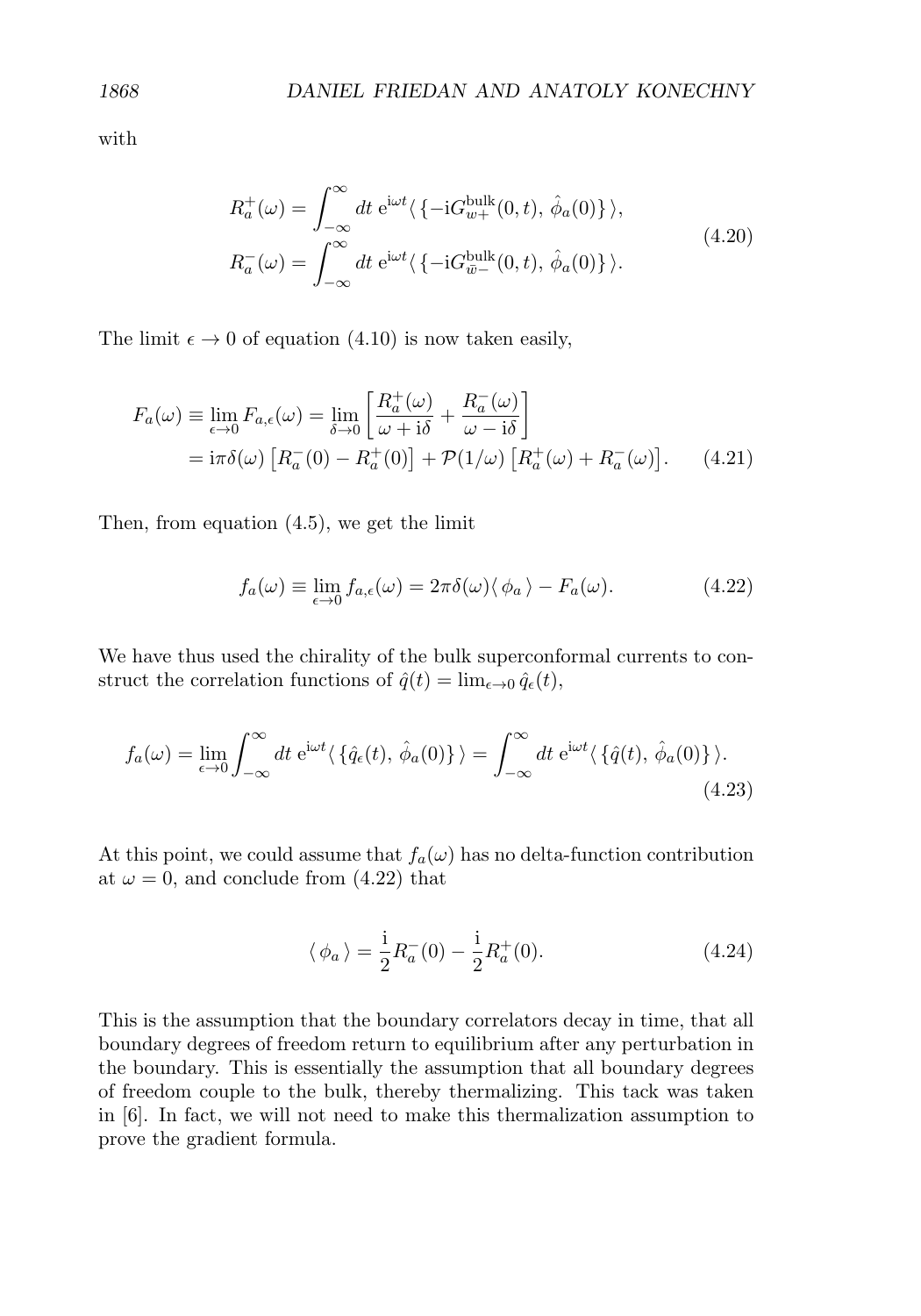Our next step is to show that the global bulk superconformal invariance expresses itself by vanishing formulas

$$
R_a^+(\mathrm{i}\pi/\beta) = 0, \qquad R_a^-(\mathrm{-i}\pi/\beta) = 0. \tag{4.25}
$$

First, we use the usual relation between thermal correlation functions and expectation values of anti-commutators:

$$
\langle \{ G_{w+}^{\text{bulk}}(0,t), \hat{\phi}_a(0) \} \rangle = \langle G_{w+}^{\text{bulk}}(0,t) \hat{\phi}_a(0) \rangle + \langle G_{w+}^{\text{bulk}}(0,t-i\beta) \hat{\phi}_a(0) \rangle
$$
\n(4.26)

to obtain

$$
\langle G_{w+}^{\text{bulk}}(x,t)\,\hat{\phi}_a(0)\,\rangle = \int_{-\infty}^{\infty} \frac{d\omega}{2\pi} \,\frac{e^{i\omega(x-t)}}{1 + e^{-\omega\beta}} R_a^+(\omega). \tag{4.27}
$$

This expression analytically continues to euclidean time  $\tau = \mathrm{i} t$  for  $0 < \tau < \beta$ ,

$$
\langle G_{w+}^{\text{bulk}}(x,t)\,\hat{\phi}_a(0)\,\rangle = \int_{-\infty}^{\infty} \frac{d\omega}{2\pi} \,\frac{e^{i\omega x - \omega \tau}}{1 + e^{-\omega \beta}} R_a^+(\omega). \tag{4.28}
$$

If we take  $x > 0$ , we can deform the contour of integration into the upper half-plane, where the response function  $R_a^+(\omega)$  is analytic. The euclidean correlation function is then expressed as a sum of the residues at the thermal poles

$$
\langle G_{w+}^{\text{bulk}}(x,\tau)\,\hat{\phi}_a(0)\,\rangle = \sum_{k=1}^{\infty} e^{-\omega_k(x+i\tau)}\,i\beta^{-1}R_a^+(\mathrm{i}\omega_k), \qquad \omega_k = \frac{2\pi}{\beta}\left(k-\frac{1}{2}\right). \tag{4.29}
$$

The same thermal correlation function is given in the bulk quantization, where  $-x$  is the euclidean time, as the matrix element

$$
\langle G_{w+}^{\text{bulk}}(x,\tau)\,\hat{\phi}_a(0)\,\rangle = \langle B|\hat{\phi}_a(0)\,G_{w+}^{\text{bulk}}(x,\tau)|0\rangle,\tag{4.30}
$$

where  $|0\rangle$  is the superconformal bulk ground state and  $\langle B|$  is the bulk state representing the boundary condition at  $x = 0$ . The global superconformal invariance condition in the bulk,  $G_{-1/2}|0\rangle = 0$ , implies that the k = 1 term vanishes in the sum (4.29) over the thermal poles. Therefore  $R_a^{\dagger}$  (i $\pi/\beta$ ) = 0. Similarly, using the analyticity of  $R_a^-(\omega)$  in the lower half-plane and the global bulk superconformal condition  $\bar{G}_{-1/2}|0\rangle = 0$ , we derive the other vanishing formula  $R_a^-(-i\pi/\beta) = 0$ . The error in these vanishing formulas is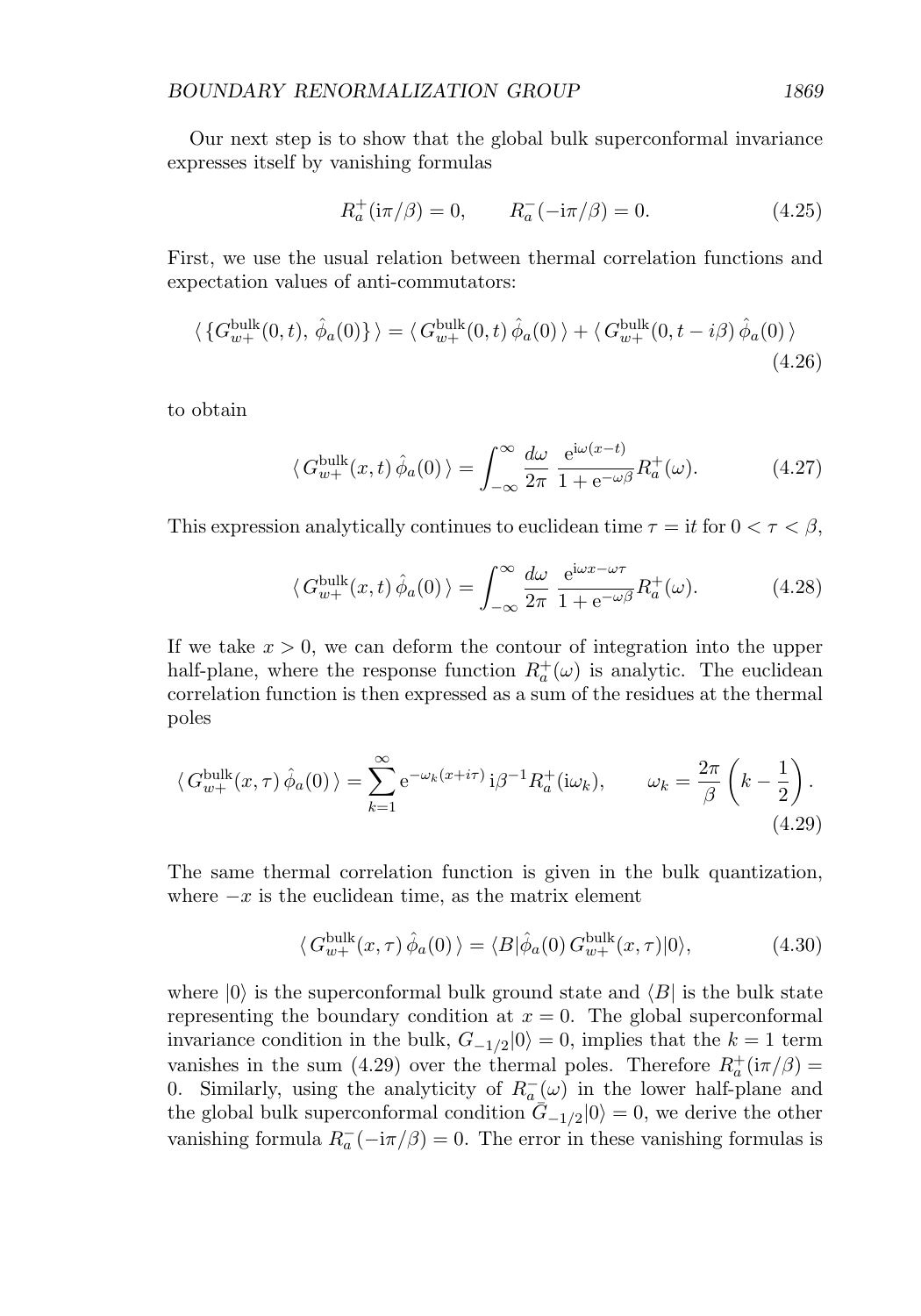exponentially small in  $L/\beta$ , the exponent given by the scaling dimension of the most relevant operator in the bulk superconformal field theory.<sup>11</sup>

We can now derive a sum rule

$$
\int \frac{d\omega}{2\pi} \frac{\pi^2/\beta^2}{\omega^2 + \pi^2/\beta^2} F_a(\omega)
$$
  
= 
$$
\lim_{\delta \to 0} \int \frac{d\omega}{2\pi} \frac{\pi^2/\beta^2}{\omega^2 + \pi^2/\beta^2} \frac{R_a^+(\omega)}{\omega + i\delta} + \lim_{\delta \to 0} \int \frac{d\omega}{2\pi} \frac{\pi^2/\beta^2}{\omega^2 + \pi^2/\beta^2} \frac{R_a^-(\omega)}{\omega - i\delta}
$$
  
= 
$$
-\frac{i}{2} R_a^+(\mathrm{i}\pi/\beta) + \frac{i}{2} R_a^-(\mathrm{-i}\pi/\beta) = 0.
$$
 (4.31)

The calculation starts from equation (4.21) for  $F_a(\omega)$ . In the first step, we can exchange the integral over  $\omega$  with the removal of the IR regulator and separate the two integrals, as long as  $R_a^{\pm}(\omega)/\omega^3$  is integrable at infinity. Then the contours of integration are deformed into the upper and lower halfplanes, respectively. The growth condition on  $R_a^{\pm}(\omega)$  justifies discarding the contours at infinity. The last step uses the vanishing formulas (4.25).

Canonical UV behavior at the boundary guarantees that  $R_a^{\pm}(\omega)$  grows at most as  $\omega$ , which more than satisfies the growth condition. The conformal supercurrents  $G_{\mu r}^{\text{bulk}}(x,t)$  have canonical dimension 3/2, whereas the boundary fields  $\phi_a(t)$  have canonical UV dimension 1/2. We assume, as an aspect of the canonical UV behavior, that there are no negative dimension boundary operators, so no such operators can occur in operator products of the bulk currents and the boundary fields. Therefore the response functions  $R^{\pm}_{a}(\omega)$  defined by equations (4.20) and (4.20) have canonical UV dimension 1, and can grow no faster than  $\omega$  at large  $\omega$ . The leeway between the canonical growth rate  $\omega$  and the growth rate  $\omega^2$  where the proof breaks down allows for the possibility of fermionic boundary fields with UV scaling dimensions slightly larger than  $1/2$ , as in the  $\alpha' \to 0$  limit of string theory.

Combining the sum rule  $(4.31)$  with equation  $(4.22)$ , we get

$$
\frac{\partial \ln z}{\partial \lambda^a} = \beta \langle \phi_a \rangle = \beta \int \frac{d\omega}{2\pi} \frac{\pi^2/\beta^2}{\omega^2 + \pi^2/\beta^2} f_a(\omega). \tag{4.32}
$$

We substitute  $\hat{q}(t) = -2\beta^a \hat{\phi}_a(t)$  in (4.23) to obtain

$$
f_a(\omega) = \int_{-\infty}^{\infty} dt \ e^{i\omega t} \langle \{-2\beta^b \hat{\phi}_b(t), \hat{\phi}_a(0)\} \rangle = -2\beta^b f_{ab}(\omega) \tag{4.33}
$$

<sup>&</sup>lt;sup>11</sup>A purely real-time proof of the gradient formula would require a real-time proof of the vanishing formulas from bulk superconformal invariance, without appealing to the euclidean field theory.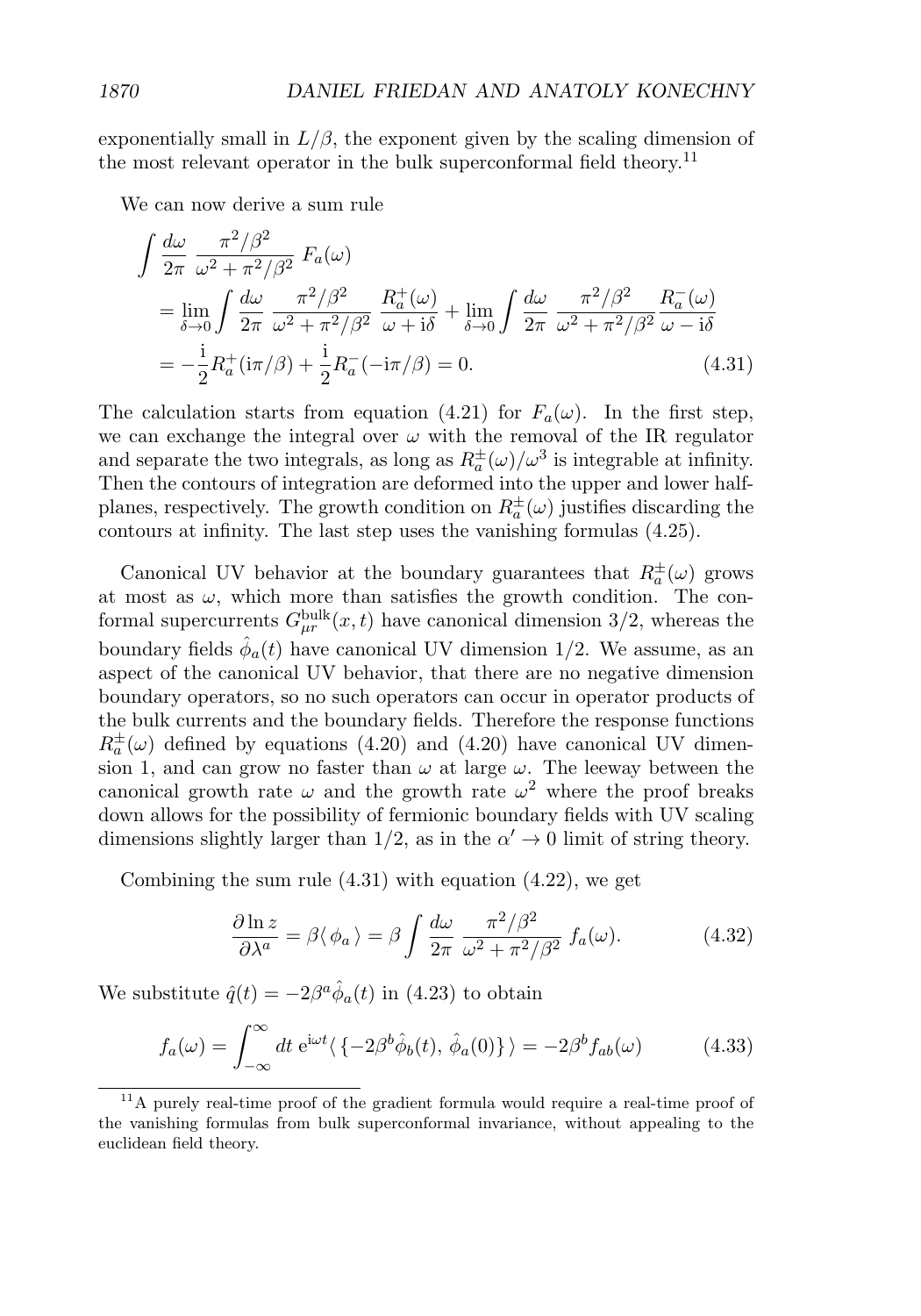with

$$
f_{ab}(\omega) = \int_{-\infty}^{\infty} dt \ e^{i\omega t} \langle \{\hat{\phi}_b(t), \hat{\phi}_a(0)\} \rangle.
$$
 (4.34)

Now we have

$$
\frac{\partial \ln z}{\partial \lambda^a} = \beta \langle \phi_a \rangle = -2\beta \int \frac{d\omega}{2\pi} \frac{\pi^2/\beta^2}{\omega^2 + \pi^2/\beta^2} f_{ab}(\omega) \beta^b, \tag{4.35}
$$

which is the gradient formula

$$
\frac{\partial \ln z}{\partial \lambda^a} = -g_{ab}^S \beta^b \tag{4.36}
$$

with metric

$$
g_{ab}^S = \int d\omega \; \frac{\pi/\beta}{\omega^2 + \pi^2/\beta^2} \; f_{ab}(\omega). \tag{4.37}
$$

We can integrate out  $\omega$  to get the equivalent formula

$$
g_{ab}^S = \int_{-\infty}^{\infty} dt \ \pi e^{-\pi|t|/\beta} \langle \{\hat{\phi}_b(t), \hat{\phi}_a(0)\} \rangle.
$$
 (4.38)

The assumption of canonical UV behavior implies that the correlation functions  $f_{ab}(\omega)$  grow no faster than  $|\omega|^0$ , so the metric is well defined. By unitarity, the  $f_{ab}(\omega)$ , for each  $\omega$ , form a nonnegative hermitian matrix, and  $f_{ab}(-\omega) = f_{ba}(\omega)$ , so the metric  $g_{ab}^S$  is symmetric and nonnegative. Any null vector for the metric,  $g_{ab}^S v^a v^b = 0$ , would be a null vector for  $f_{ab}(\omega)$  for all  $\omega$ , which would imply  $v^a \hat{\phi}_a(t) = 0$ , so  $v^a = 0$ , since the  $\hat{\phi}_a$  are linearly independent. Therefore  $g_{ab}^S$  is a positive-definite metric on the space of boundary conditions.

Note that we have made no assumptions on the IR behavior of  $f_a(\omega)$ . Equation (4.22) allows for the possibility that  $f_a(\omega)$  contains a long-time contribution proportional to  $\delta(\omega)$ , which is to say that the boundary energy could fail to thermalize after a local perturbation, as when the boundary contains a decoupled sub-system.

The assumption of canonical UV behavior at the boundary enters the real-time proof at several points. We defined the correlation functions of the boundary supercharge  $\hat{q}(t)$  through the regularization procedure  $\hat{q}(t)$  =  $\lim_{\epsilon \to 0} \hat{q}_{\epsilon}(t)$ . We could have used some other regularized separation of the boundary from the rest of the system. This could have modified  $\hat{q}(t)$  by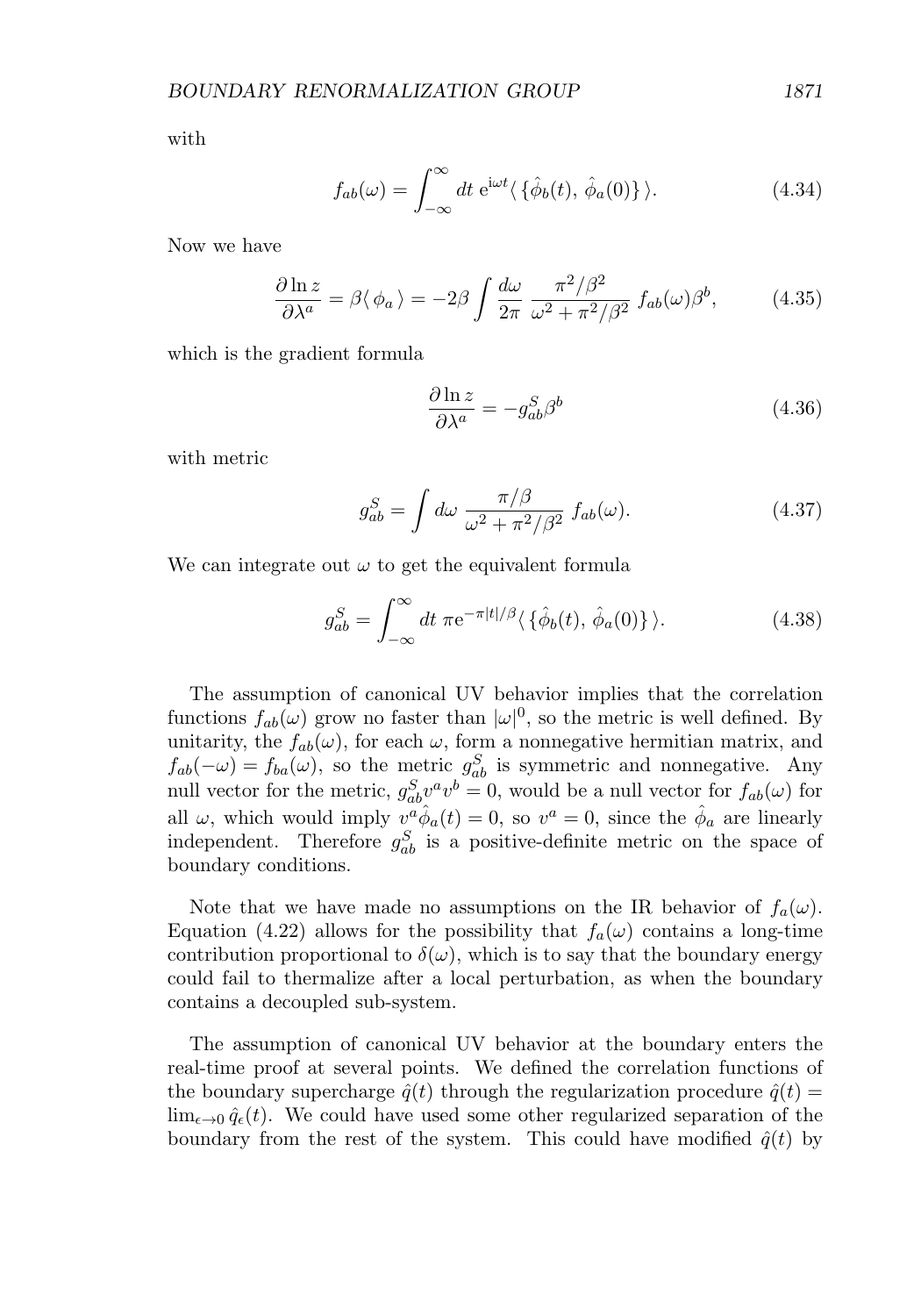some boundary operator, but that operator would have negative UV scaling dimension, which is excluded by the assumption of canonical UV behavior. We assumed canonical UV scaling of the correlation functions of the boundary fields with the bulk superconformal currents when we derived the superconformal sum rule (4.31). This requires an upper bound on the UV scaling dimensions of the boundary fields, and also the absence of negative dimension operators, which could have nonzero expectation values at finite temperature. Finally, we replaced  $\hat{\theta}(t)$  by  $\beta^a \hat{\phi}_a(t)$  in correlation functions.

The key step in the proof is the separation of the boundary from the rest of the system by means of the sum rule (4.31). Both bulk superconformal invariance and canonical UV behavior at the boundary are needed to derive the sum rule. The UV regularity makes it possible to write a sum rule if just one subtraction can be taken. The bulk superconformal invariance expressed in the vanishing formulas (4.25) allows us to make that subtraction (at a low thermal energy). The bulk superconformal invariance also enters at short distance when the chirality of the superconformal currents is used to construct the boundary supercharge. It would be good to have a physical understanding of the need for this combination of ultraviolet and infrared technical conditions.

# **5 Comparison of the two proofs**

We should check that the two proofs yield the same gradient formula. The euclidean proof produces formula (3.14) for the metric in terms of the euclidean two-point functions of the boundary fields. The euclidean twopoint functions can be written in terms of the real-time response functions

$$
\langle \hat{\phi}_b(\tau) \hat{\phi}_a(0) \rangle_{eq} \frac{1}{2\pi} \int d\omega \frac{e^{-\omega \tau}}{1 + e^{-\beta \omega}} f_{ab}(\omega) \tag{5.1}
$$

for  $0 < \tau < \beta$ . Substituting in the euclidean formula (3.14) and carrying out the integral over  $\tau$ , we get the real-time formula

$$
g_{ab}^S = 2\pi \int_0^\beta d\tau \sin\left(\frac{\pi\tau}{\beta}\right) \frac{1}{2\pi} \int d\omega \frac{e^{-\omega\tau}}{1 + e^{-\beta\omega}} f_{ab}(\omega)
$$

$$
= \int d\omega \frac{\pi/\beta}{\omega^2 + \pi^2/\beta^2} f_{ab}(\omega), \tag{5.2}
$$

so the gradient formulas are the same.

In the euclidean proof, the choice of the special spinor field in the Ward identity is actually not unique. In particular, the real-time proof can be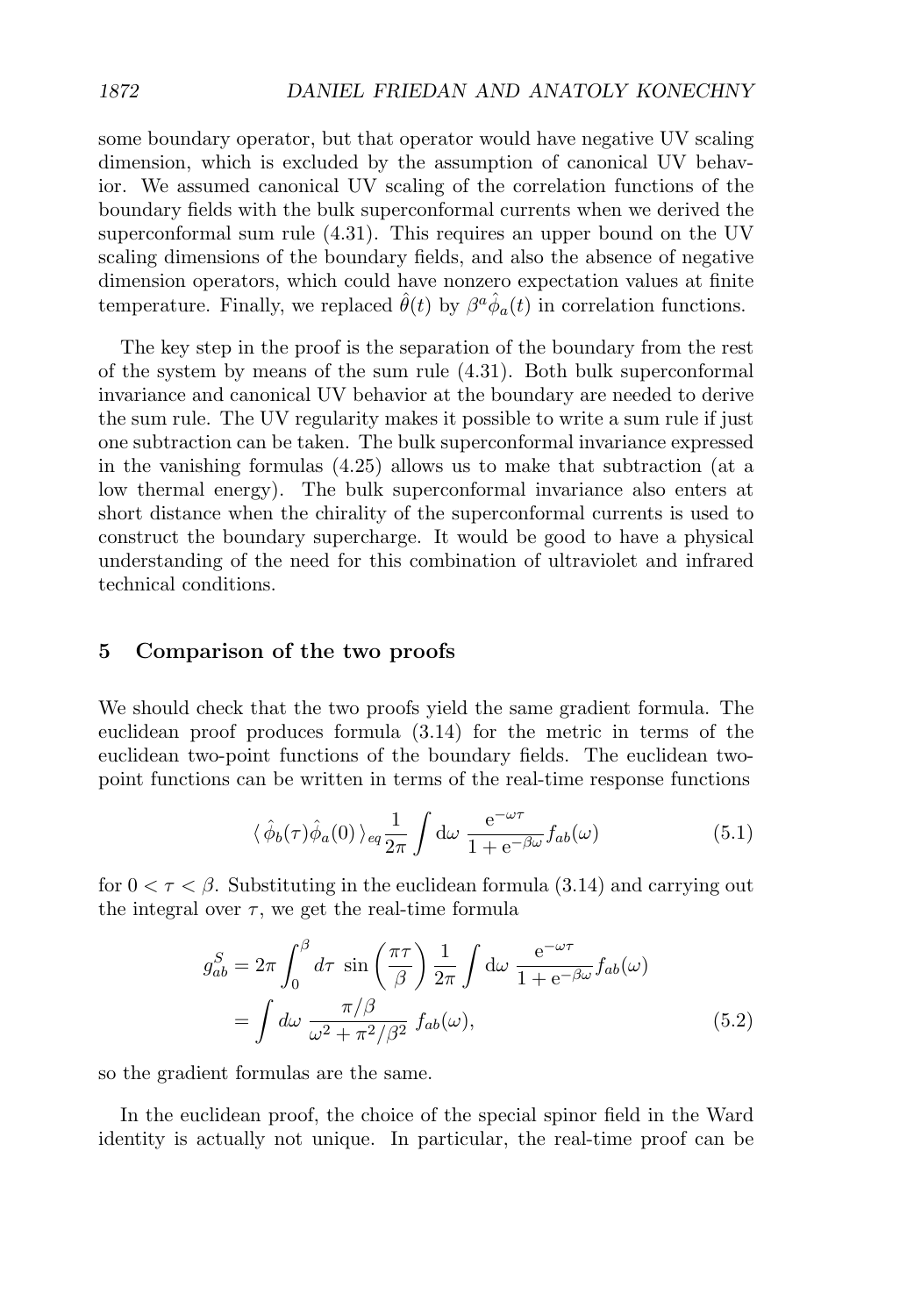translated into a euclidean proof that uses a somewhat different special spinor field than (3.5), namely

$$
\hat{\epsilon}^+(x,\tau) = \begin{cases} \hat{\epsilon}_0 \cos\left[\frac{\pi(\tau-\tau')}{\beta}\right], & 0 \le x \le \epsilon, \\ \hat{\epsilon}_0 \cosh\left[\frac{\pi(w-\epsilon-i\tau')}{\beta}\right], & \epsilon \le x, \end{cases}
$$
(5.3)

$$
\hat{\epsilon}^-(x,\tau) = \begin{cases} \hat{\epsilon}_0 \cos\left[\frac{\pi(\tau-\tau')}{\beta}\right], & 0 \le x \le \epsilon, \\ \hat{\epsilon}_0 \cosh\left[\frac{\pi(\bar{w}-\epsilon+i\tau')}{\beta}\right], & \epsilon \le x. \end{cases}
$$
(5.4)

This special spinor field is constant in x within a collar  $0 \leq x < \epsilon$  around the boundary, and conformally Killing outside the collar.<sup>12</sup> This version of the proof perhaps has a slight advantage, since it uses directly an explicit construction of the correlation functions of  $\theta(\tau)$  from the physical correlation functions of  $G_{\mu\nu}(x,\tau)$ , by taking the limit  $\epsilon \to 0$ . The dependence on canonical UV behavior is somewhat rearranged between the two proofs, though not in any way that seems significant.

## **Acknowledgments**

D.F. was supported by the Rutgers New High Energy Theory Center (NHETC) and by the Natural Science Institute of the University of Iceland. A.K. thanks the Rutgers NHETC for hospitality during the visit when most of this paper was written.

## **References**

- [1] H. Saleur, Lectures on non perturbative field theory and quantum impurity problems I, II, cond-mat/9812110, cond-mat/0007309.
- [2] D. Friedan, Entropy flow in near-critical quantum circuits, cond-mat/0505084; Entropy flow through near-critical quantum junctions, cond-mat/0505085.

<sup>&</sup>lt;sup>12</sup>Strictly speaking, we should smooth over a small interval in  $\epsilon > 0$  so that the special spinor field becomes smooth in x and  $\tau$ . The proof is not affected by smoothing in  $\epsilon$ , as can be seen, for example, in the real-time equation (4.19).